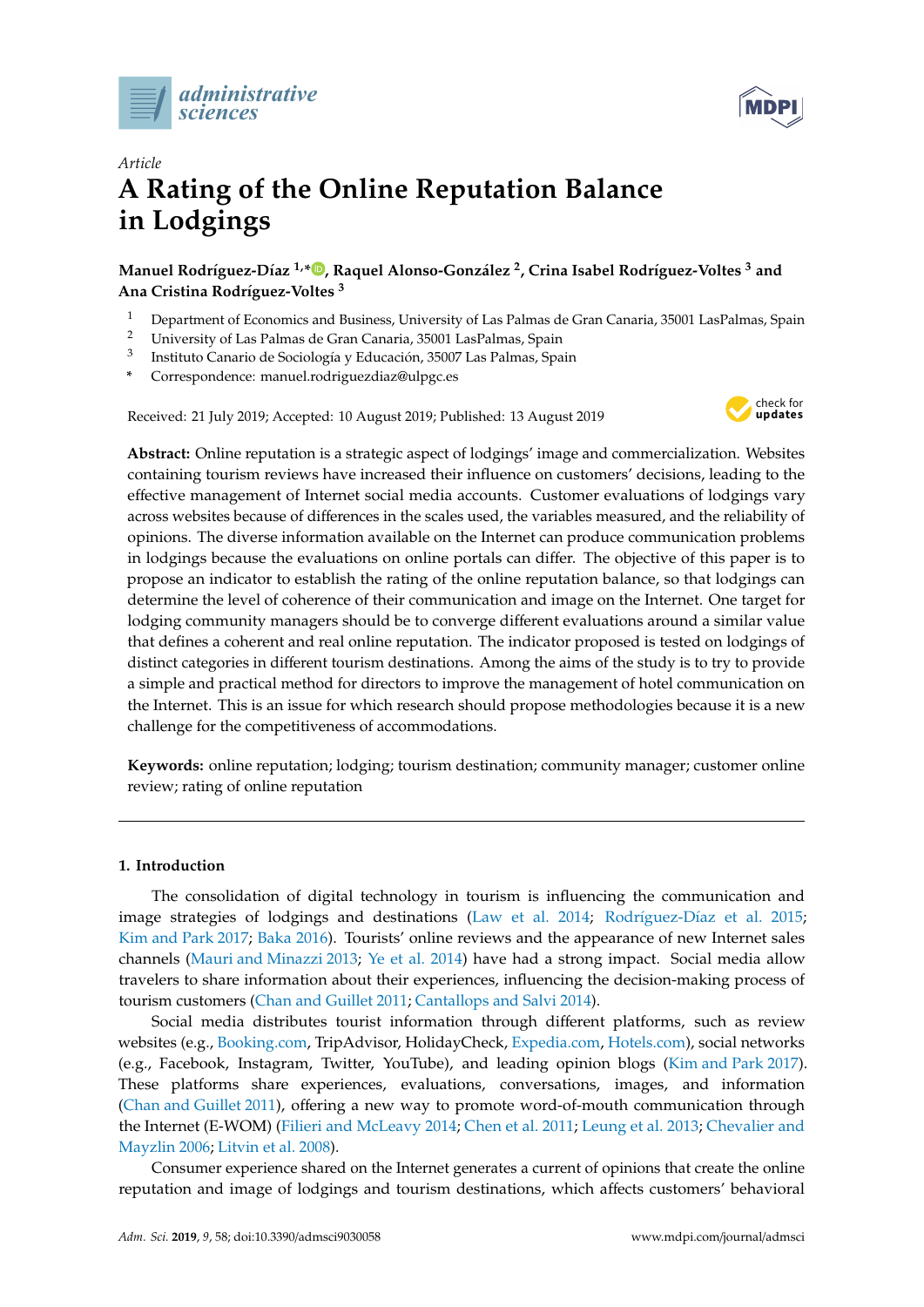decision processes [\(Liu et al.](#page-15-5) [2013;](#page-15-5) [Park and Allen](#page-16-1) [2013;](#page-16-1) [Sparks and Browning](#page-17-1) [2011;](#page-17-1) [Aureli and](#page-14-6) [Supino](#page-14-6) [2017\)](#page-14-6). The importance of reputation today is such that [Capraro et al.](#page-14-7) [\(2016\)](#page-14-7) affirms it plays an important role in human societies and influences cooperative behavior in addition to the evolution of relationships. The demand influences the performance of firms in terms of revenue and customers' level of satisfaction and fidelity [\(Chevalier and Mayzlin](#page-14-5) [2006;](#page-14-5) [Vermeulen and Seegers](#page-17-2) [2009;](#page-17-2) [Ye et al.](#page-17-3) [2011;](#page-17-3) [Kim et al.](#page-15-6) [2015;](#page-15-6) [Lee and Ro](#page-15-7) [2016;](#page-15-7) [Anderson](#page-14-8) [2012;](#page-14-8) [Luca](#page-15-8) [2011;](#page-15-8) [Noone et al.](#page-16-2) [2011;](#page-16-2) [Ye et al.](#page-17-4) [2009\)](#page-17-4). Customer satisfaction evaluations have been considered key tools in the financial performance of lodgings [\(Pizam and Ellis](#page-16-3) [1999;](#page-16-3) [Chi and Gursoy](#page-14-9) [2009\)](#page-14-9). Nowadays, the measure of the results of tourist companies in terms of customer evaluations has moved to specialized websites, such as <Booking.com> or TripAdvisor, where the price policy is defined moment to moment depending on the evolution of the market (Rodríguez-Dí[az et al.](#page-16-0) [2015\)](#page-16-0).

The information from online customer reviews can be divided into two categories: quantity and quality. The number of comments made generally or about a specific attribute determines the quantity of data available. The service quality is the main information collected on the most influential websites [\(Wirtz and Chew](#page-17-5) [2002\)](#page-17-5). The dimensions used to measure service quality are attitudinal variables usually rated on numerical scales [\(Ye et al.](#page-17-0) [2014\)](#page-17-0). Furthermore, online customer reviews also include comments and quality evaluations that are studied using content analysis to establish the customers' satisfaction with lodgings, destinations, or services [\(Li et al.](#page-15-9) [2013;](#page-15-9) [O'Connor](#page-16-4) [2010\)](#page-16-4).

Therefore, lodgings and destinations need a solid and coherent online reputation in order to obtain their communication, image, and income objectives (Hernández Está[rico et al.](#page-15-10) [2012\)](#page-15-10). In this context, the main problem tourism companies face is the definition of communication management in different channels. The E-WOM is now an essential aspect of the competitiveness of accommodations because it influences the image they communicate and their ability to attract customers, which has a direct impact on the financial results of companies in the tourism sector. E-WOM is transmitted through different channels, which means that managers must act adequately to maintain a competitive and clearly defined image [\(Ladhari and Michaud](#page-15-11) [2015;](#page-15-11) [Micera and Crispino](#page-16-5) [2017;](#page-16-5) [Wahab et al.](#page-17-6) [2015;](#page-17-6) [Raguseo and](#page-16-6) [Vitari](#page-16-6) [2017;](#page-16-6) [Yang et al.](#page-17-7) [2016;](#page-17-7) [Pourabedin and Migin](#page-16-7) [2015;](#page-16-7) [Bataineh](#page-14-10) [2015;](#page-14-10) [Cantallops and Salvi](#page-14-2) [2014;](#page-14-2) [Inversini et al.](#page-15-12) [2009;](#page-15-12) [Mauri and Minazzi](#page-15-2) [2013\)](#page-15-2). Thus, the new rating of the online reputation balance (RORB) indicator is proposed. The aim of this indicator is to measure the degree of coherence and homogeneity of the quantitative communication of accommodations in the different communication channels used on the Internet by users. The online reputation balance establishes the degree to which the communication transmitted by a particular accommodation or group of accommodations in a destination is similar in the different channels used by customers to form an opinion that influences their decisions about acquiring a tourist package. In this context, the RORB is determined as the coefficient of variation of the quantitative online evaluations expressed as a percentage. In this regard, some authors are analyzing the effect that the online reputation of accommodations and complementary services has on the image of tourist destinations on the Internet [\(Micera and Crispino](#page-16-5) [2017;](#page-16-5) [Wahab et al.](#page-17-6) [2015;](#page-17-6) [Raguseo and Vitari](#page-16-6) [2017;](#page-16-6) [Yang et al.](#page-17-7) [2016;](#page-17-7) [Pourabedin and Migin](#page-16-7) [2015;](#page-16-7) [Bataineh](#page-14-10) [2015;](#page-14-10) [Cantallops and](#page-14-2) [Salvi](#page-14-2) [2014;](#page-14-2) [Inversini et al.](#page-15-12) [2009\)](#page-15-12).

In this study, the research focuses on the analysis of quantity online customer reviews on specific websites. Thus, the coherence of the consumers' evaluation is a key driver of the image and income performance of lodging firms. The question is what types of scales, variables, and methodology are applied by websites to establish the online reputation scores for hospitality companies (Rodríguez-Dí[az and Espino-Rodr](#page-16-8)íguez [2018a,](#page-16-8) [2018b\)](#page-16-9).

In this context, Rodríguez-Díaz et al. (Rodríguez-Dí[az et al.](#page-16-10) [2018a\)](#page-16-10), in their online reputation gap analysis model, formulate the need to transmit coherent communication, which they conceptualize as a specific gap that should reduce the offer of lodging and services in tourist destinations (gap 2). This study is based on this model because communication is a strategic aspect of the competitiveness of companies and destinations that, through their online reputation, are constantly transmitting updated assessments of the quality of service and value perceived by users. The economic sustainability of accommodations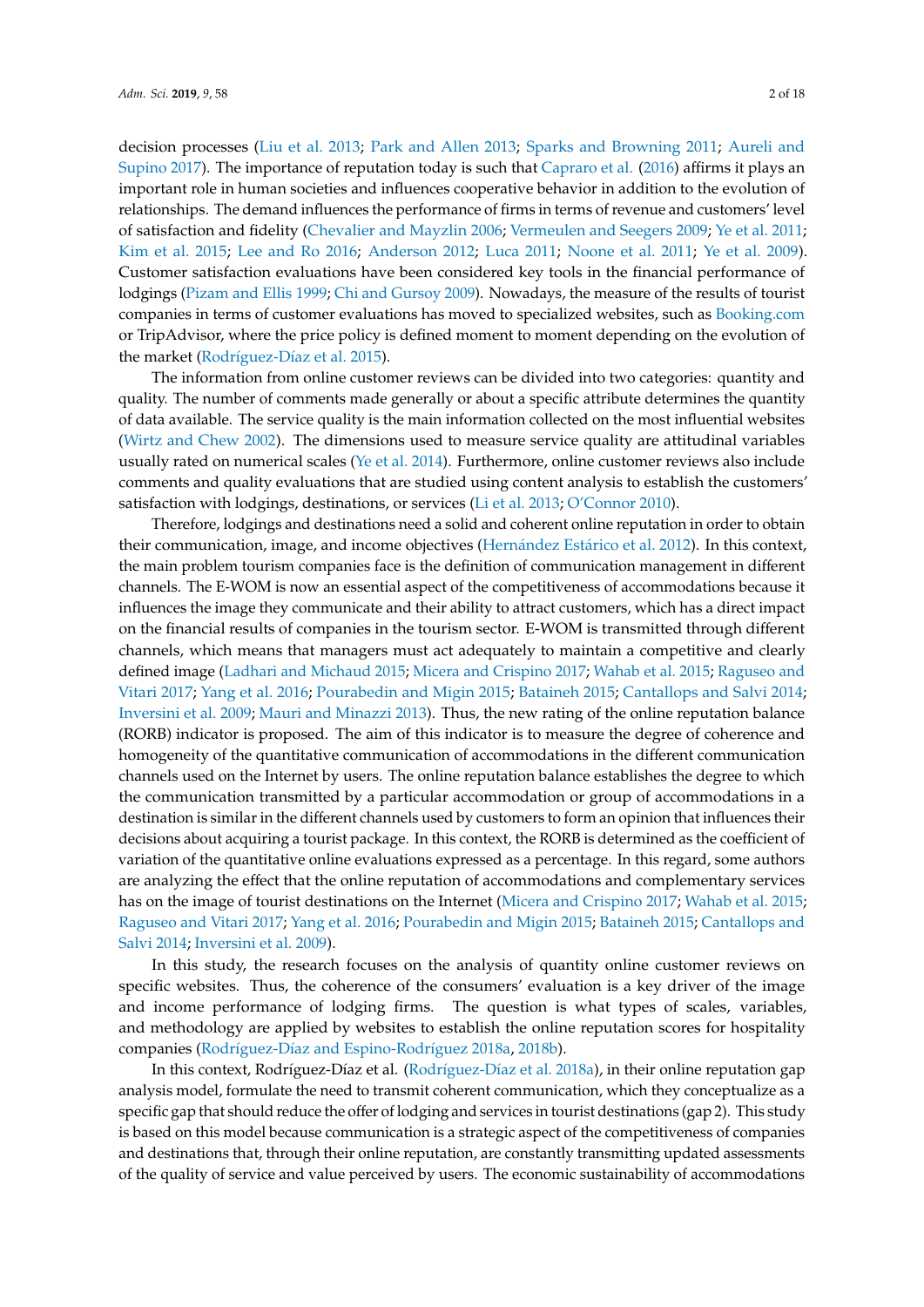and destinations today depends on their communication with customers (Rodrí[guez-D](#page-16-11)íaz and [Rodr](#page-16-11)íguez [2016\)](#page-16-11), which, through the Internet, is reflected in a solid and coherent online reputation. The online reputation also considers customers' qualitative assessments of the sustainable practices of their accommodations and destinations. In fact, the quantitative assessment of facilities includes energy and environmental sustainability as a customer requirement. However, a variable that specifically measures the sustainability of the accommodation might also be included in the scales.

This paper has the aim of developing a method to determine the rating of the online reputation balance, in order to assess the level of similarity and coherence of customer evaluations on different websites. Furthermore, the method is empirically applied to the lodgings in three tourist destinations (South of Gran Canaria-Spain, South of Tenerife-Spain, and Agadir-Morocco). Therefore, the objectives formulated in this study are the following:

- 1. Define an indicator (RORB) to establish the dispersion level of the lodgings' online reputation on the three websites studied. Hence, lodgings with convergent scores on a similar average will be considered to have a balanced online reputation, whereas lodgings with significant dispersion will have an unbalanced online reputation. This indicator is a method to measure coherence gap 2 formulated by Rodríguez-Díaz et al. (Rodríguez-Dí[az et al.](#page-16-10) [2018a\)](#page-16-10) when online reputation is assessed in quantitative terms.
- 2. Determine the level of RORB of the customer evaluations on [Booking.com,](Booking.com) TripAdvisor, and HolidayCheck according to the average, standard deviation, and category of the lodgings in the tourism destination analyzed. Likewise, the study will test whether there are significant differences between destinations in their RORBs, in order to determine whether a destination's accommodation offer communicates a consistent image and online reputation.

To obtain these objectives, the study begins with a literature review, presenting the main theoretical concepts used in the statistical analysis. Then, the methodology applied is presented, where the most relevant problem to solve is the transformation of the measurement scales used by the websites. With the adaptation of the scales, the RORB indicator will be calculated. The analysis of results is presented in the next section, first studying each destination independently, and then performing an analysis. A one-way ANOVA is carried out to determine the differences between destinations' means on the RORBs. The paper ends with the main conclusions drawn from the study.

#### **2. Literature Review**

A company's online reputation is mainly composed of a set of reviews, experiences, evaluations, comments, emotions, photos, and videos shared by customers on the Internet about goods, services, or brands (Hernández Está[rico et al.](#page-15-10) [2012\)](#page-15-10). Therefore, the online reputation can be considered an activity performed by customers in an external environment, beyond the direct control of firms [\(Xiang and Gretzel](#page-17-8) [2010\)](#page-17-8). The interrelationships with consumers allow companies to counteract negative comments and stimulate favorable opinions about their goods, services, brands, and image [\(Gössling et al.](#page-15-13) [2016\)](#page-15-13).

In tourism, the online reputation conditions the communication strategy of firms, influencing the image, sales, and financial performance [\(Li et al.](#page-15-9) [2013;](#page-15-9) [Dinçer and Alrawadieh](#page-14-11) [2017\)](#page-14-11). The visibility in Internet and the positioning on key websites such as [Booking.com,](Booking.com) TripAdvisor, and HolidayCheck influence lodgings' competitiveness. The implications of online customer reviews have been studied in relation to consumer behavior, performance (Rodríguez-Dí[az et al.](#page-16-0) [2015;](#page-16-0) [Vermeulen and Seegers](#page-17-2) [2009;](#page-17-2) [Ye et al.](#page-17-3) [2011;](#page-17-3) [Kim et al.](#page-15-6) [2015;](#page-15-6) [Lee and Ro](#page-15-7) [2016;](#page-15-7) Rodríguez-Dí[az et al.](#page-16-12) [2018b\)](#page-16-12), price strategies, revenue management [\(Varini and Sirsi](#page-17-9) [2012;](#page-17-9) [Yacouel and Fleischer](#page-17-10) [2012\)](#page-17-10), satisfaction, and the service quality delivery [\(Ye et al.](#page-17-0) [2014;](#page-17-0) Hernández Está[rico et al.](#page-15-10) [2012;](#page-15-10) [Hu et al.](#page-15-14) [2008;](#page-15-14) [Mudambi and Schu](#page-16-13)ff [2010;](#page-16-13) [Horster and Gottschalk](#page-15-15) [2012;](#page-15-15) [Chun](#page-14-12) [2005;](#page-14-12) [Grönroos](#page-15-16) [2007\)](#page-15-16).

The online reputation is defined by Einwiller [\(Einwiller](#page-14-13) [2003\)](#page-14-13) as the communicative and interactive processes of exchanging information among actors on social media. The communication strategy of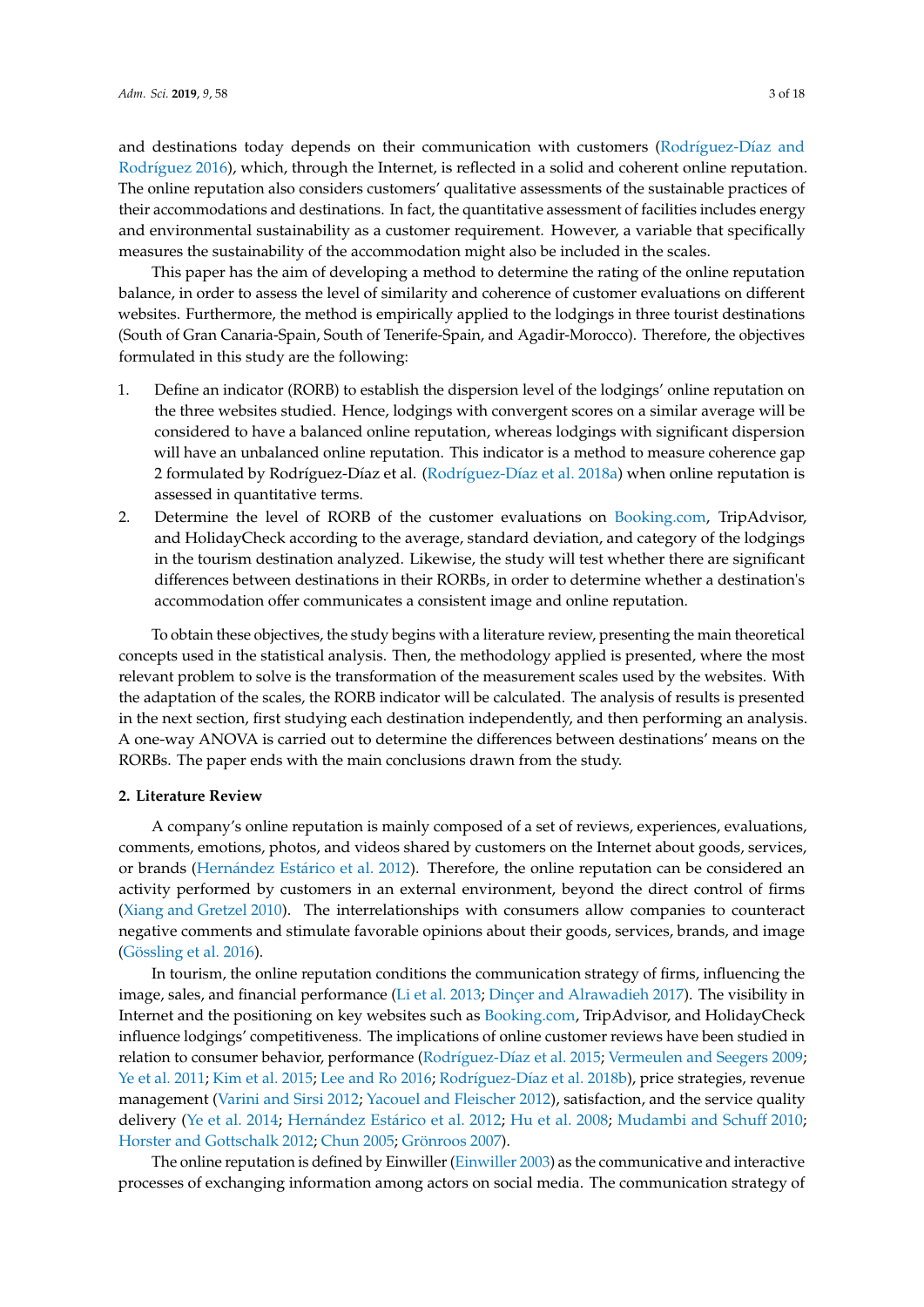lodgings must focus on the trustworthiness and credibility of the information shared by customers [\(Ladhari and Michaud](#page-15-11) [2015;](#page-15-11) [Sparks and Browning](#page-17-1) [2011\)](#page-17-1). [Gössling et al.](#page-15-13) [\(2016\)](#page-15-13) defines trust in terms of the reliability of online contents, whereas credibility deals with the honesty of the online reviews by customers. Along the same lines, [Yacouel and Fleischer](#page-17-10) [\(2012\)](#page-17-10) consider trustworthiness and credibility to be basic elements in the online reputation of hospitality firms, which must avoid false or tendentious evaluations and comments.

One of the problems with using quantitative variables to measure the online reputation is the extent to which this information is reliable and valid. This line of research is being developed and has an impact on the RORB because the information handled by researchers and directors must be truthful. The trust and credibility of the information available on websites containing online customer reviews depends on the reliability and validity of the measurement scales used and the coherence of the evaluations on the different platforms. The level of internal consistency between different measures of a dimension establishes the reliability of the scales [\(Bagozzy](#page-14-14) [1996;](#page-14-14) [Hair et al.](#page-15-17) [1999\)](#page-15-17). Moreover, the validity verifies the degree to which a measure represents the concept analyzed [\(Hair et al.](#page-15-17) [1999;](#page-15-17) [Hayes](#page-15-18) [1992\)](#page-15-18) and the most accepted types of validity are convergent, discriminant, predictive, and nomological [\(Bagozzy](#page-14-14) [1996\)](#page-14-14). However, Rodríguez-Dí[az and Espino-Rodr](#page-16-8)íguez [\(2018a,](#page-16-8) [2018b\)](#page-16-9) showed that in some cases these indicators do not guarantee the validity of scales and instead defined a new scale called the validity of similarities or differences between goods or services, which was tested in different tourist destinations.

In relation to the reliability and validity of the scales used by [Booking.com,](Booking.com) TripAdvisor, and HolidayCheck, Rodríguez-Dí[az and Espino-Rodr](#page-16-8)íguez [\(2018a,](#page-16-8) [2018b\)](#page-16-9) demonstrated that the lodging evaluations on the three tourism websites are reliable and valid following the traditional statistic method. Nevertheless, only <Booking.com> accomplishes this with the new validity scale because it is the only website that uses variables that detect significant differences between destinations.

Based on the results of these investigations, it can be confirmed that the information used to validate the RORB is reliable and valid on these websites. However, another decisive concept in evaluating the online reputation of lodgings is the degree of coherence of the evaluations available in different communication channels like the platforms analyzed. In this context, a new concept called the rating of online reputation balance (RORB) is formulated in this study. RORB is defined as the level of coherence communicated by a firm, brand, or product through different Internet channels. The method used to calculate this indicator is the coefficient of variation of the online reputation scales analyzed, valued as a percentage.

The main objective of this paper is to develop a methodology to calculate the RORB. The method proposed in this article is a means of establishing the coherence gap that service companies should reduce in order to improve competitiveness through their online reputation (Rodríguez-Dí[az et al.](#page-16-10) [2018a\)](#page-16-10). The problems to solve are related to the variables, constructs, and sizes of the scales evaluated in the websites. Most of the variables used measure the service quality construct [\(Ye et al.](#page-17-0) [2014;](#page-17-0) Rodríguez-Dí[az and Espino-Rodr](#page-16-8)íguez [2018a;](#page-16-8) [Parasuraman et al.](#page-16-14) [1988\)](#page-16-14). Nevertheless, there is a single variable included in these scales that measures the perceived value concept. Only HolidayCheck does not consider this dimension, but it can be substituted by the variable recommendation percentage [\(Micera and Crispino](#page-16-5) [2017\)](#page-16-5). Rodríguez-Dí[az et al.](#page-16-0) [\(2015\)](#page-16-0) proposed a method to measure the added value of lodgings by finding the difference between the perceived value and the service quality.

The value concept is directly related to service quality and inversely related to the price of goods or services bought by customers [\(Parasuraman et al.](#page-16-14) [1988;](#page-16-14) [Holbrook](#page-15-19) [1994;](#page-15-19) [Oliver](#page-16-15) [1997;](#page-16-15) [Rust and Oliver](#page-17-11) [1994;](#page-17-11) [Zeithaml](#page-17-12) [1988;](#page-17-12) [Gallarza et al.](#page-15-20) [2011;](#page-15-20) [Nasution and Mavondo](#page-16-16) [2008;](#page-16-16) [Oh](#page-16-17) [2000;](#page-16-17) [Sparks et al.](#page-17-13) [2008\)](#page-17-13). Value has been studied in tourism in relation to the predictive validity of scales (Rodríguez-Dí[az and Espino-Rodr](#page-16-8)íguez [2018a,](#page-16-8) [2018b\)](#page-16-9), satisfaction of customers [\(Li et al.](#page-15-9) [2013;](#page-15-9) [Chadee and Mattsson](#page-14-15) [1996;](#page-14-15) [Baker and Crompton](#page-14-16) [2000;](#page-14-16) [Füller et al.](#page-14-17) [2006;](#page-14-17) [Nam et al.](#page-16-18) [2011;](#page-16-18) [Oh and](#page-16-19) [Kim](#page-16-19) [2017\)](#page-16-19), competitive positioning of lodgings (Rodríguez-Dí[az et al.](#page-16-12) [2018b\)](#page-16-12), and added value (Rodríguez-Dí[az et al.](#page-16-0) [2015;](#page-16-0) [Jeong](#page-15-21) [2002\)](#page-15-21). Although value is a construct measured by a scale of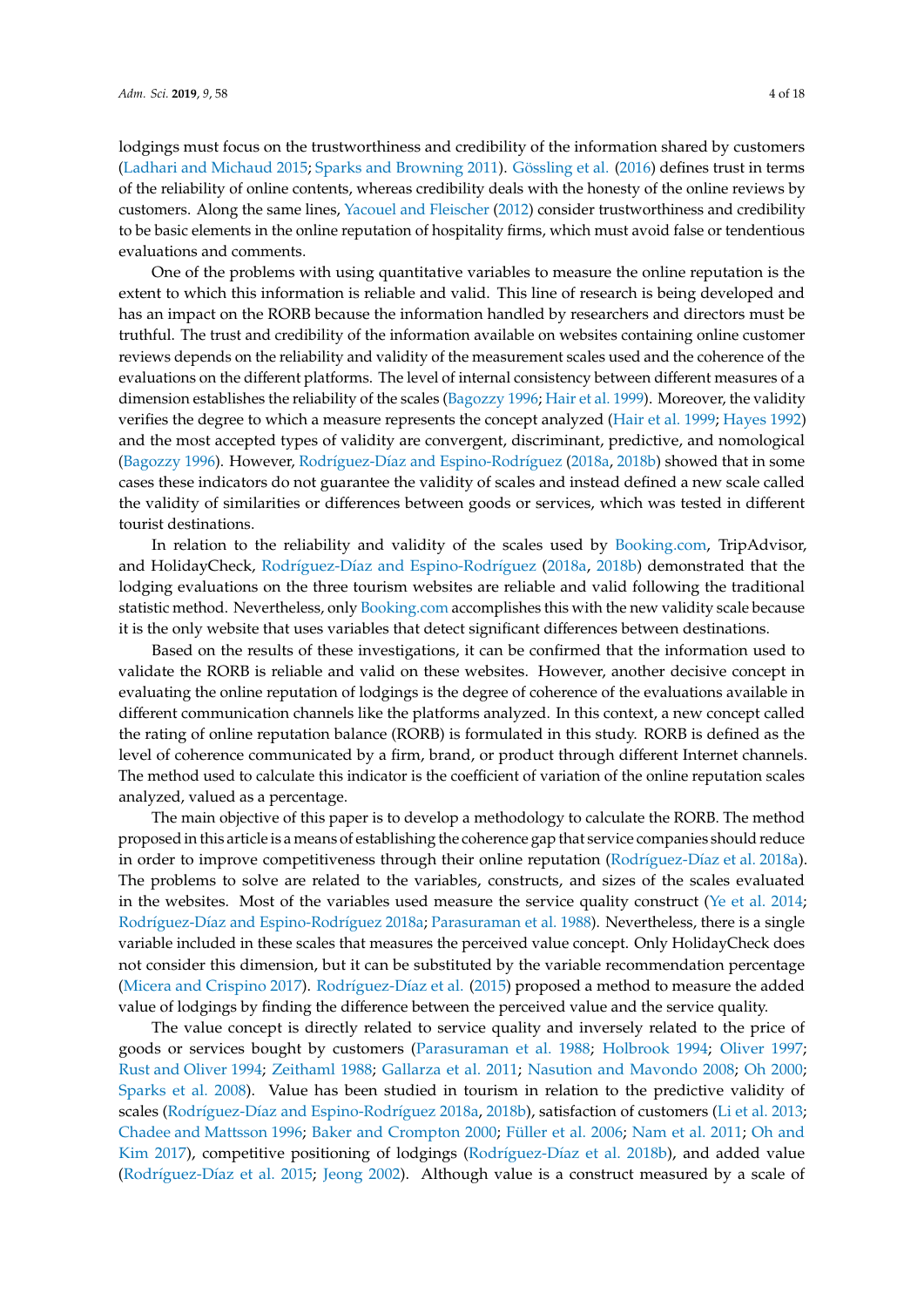variables [\(Gallarza and Saura](#page-14-18) [2006;](#page-14-18) [Sweeney et al.](#page-17-14) [1999;](#page-17-14) [Oh](#page-16-20) [1999;](#page-16-20) [Xie et al.](#page-17-15) [2014\)](#page-17-15), in tourism normally only one variable is used due to the small size of the scales employed on the tourism websites [\(Prebensen et al.](#page-16-21) [2012\)](#page-16-21).

In conclusion, the online reputation on the websites analyzed is measured through quantitative scales of variables that must be trustworthy and credible. The statistical methodology applies the analysis of the reliability and validity of scales in order to determine their capacity to evaluate the constructs measured. Furthermore, the coherence level of the online reputation through different communication channels is also critical in designing and implementing a marketing strategy on tourism websites and social media. The marketing actions will be aimed at promoting a solid brand image in all the communication channels, encouraging customers to share their experiences as a way to enhance online reputation, capture demand, and improve competitive positioning. In the following section, a methodology and empirical study are carried out to assess the level of coherence of the online reputation of lodgings by means of the RORB.

## **3. Research Methodology**

To carry out the research, a sample of lodgings with different categories was selected in three tourism destinations: 136 lodgings in the South of Gran Canaria (Canary Islands, Spain), 49 in the South of Tenerife (Canary Islands, Spain), and 38 in Agadir (Morocco). The condition for selecting the hospitality complexes was that they had to be evaluated on the tourism websites of [Booking.com,](Booking.com) TripAdvisor, and HolidayCheck. This restriction meant that the number of accommodations under study was reduced because there were relevant accommodations that were not marketed through [Booking.com.](Booking.com) The total number of customer comments used by the online portals to measure the online reputation of lodgings was 57.919 in [Booking.com,](Booking.com) 102.794 in TripAdvisor, and 49.973 in HolidayCheck, respectively.

The Canary Islands receive 12 million tourists [\(ISTAC](#page-15-22) [2017\)](#page-15-22) per year, of whom 4 million go to Gran Canaria and 5 million visit Tenerife Island. Moreover, Agadir and the region of Souss Massa Drâa receive 4 million tourists [\(ICCEX](#page-15-23) [2011\)](#page-15-23). Both destinations are specialized in sun and beach tourism because they are located very close to the Atlantic Ocean near the Tropic of Cancer. The distance between the Canary Islands and Agadir is 420 km.

The methodology to follow in determining the RORB is presented in Figure [1.](#page-5-0) The first step is to analyze the variables on the scales used by the websites. It is crucial to obtain information about the most relevant variables measuring the attributes of the lodgings. The second step deals with the constructs measured in order to achieve significant internal coherence of the variables. The third step is to homogenize the size of the scales because <Booking.com> utilizes a 10-point scale  $(1 = \text{very}$ poor evaluation;  $10 =$  excellent), whereas TripAdvisor uses a 5-point scale ( $1 =$  very poor evaluation;  $5 =$  excellent), and HolidayCheck has opted for a 6-point scale (1 = very poor evaluation; 6 = excellent). [Mellinas et al.](#page-16-22) [\(2015\)](#page-16-22) established that <Booking.com> actually uses a 4-point scale, which is adapted to a new 10-point scale where the minimum value is 2.5. The fourth step consists of calculating the average of the constructs homogenized from the websites. The fifth step is to calculate the standard deviation of each construct. Finally, the RORB is calculated by the coefficient of variation, dividing the standard deviation by the average, and obtaining a percentage of deviation that defines the level of coherence of the online reputation on different websites. All the variables and indicators have been calculated individually for each accommodation and aggregated for each category and destination.

#### *3.1. Variables, Constructs, and Homogenization*

The constructs measured on the scales of <Booking.com> and TripAdvisor are service quality and perceived value [\(Ye et al.](#page-17-0) [2014;](#page-17-0) Rodríguez-Dí[az et al.](#page-16-0) [2015\)](#page-16-0). The service quality is evaluated by <Booking.com> through the variables of staff (S), comfort (Co), facilities (F), location (L), cleanliness (Cl), and Wi-Fi (W). TripAdvisor utilizes the dimensions of location (L), sleep quality (Sq), comfort (Co), facilities (F), and cleanliness (Cl). The HolidayCheck scale is composed of room (R), service (Se),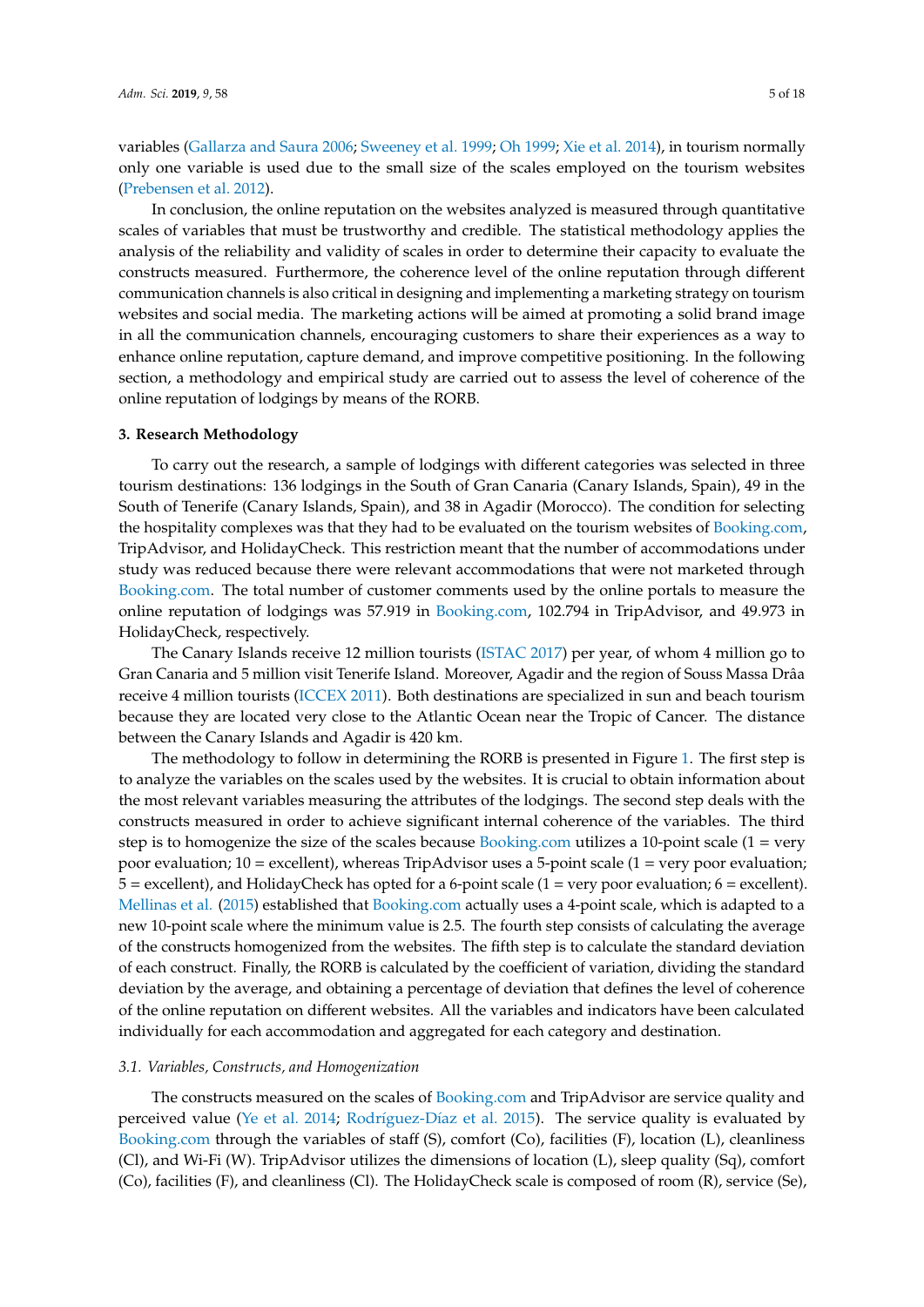location (L), gastronomy (G), and sport and leisure (Sl) variables. In this case, the gastronomy variable was not introduced in service quality because it is not a service offered by all the lodgings analyzed. In relation to the perceived value, <Booking.com> uses the variable value for money (Vp), TripAdvisor uses the quality/price relationship (Vp), and HolidayCheck has no specific variable to measure this construct. Rodríguez-Dí[az and Espino-Rodr](#page-16-8)íguez [\(2018a,](#page-16-8) [2018b\)](#page-16-9) demonstrated that the percentage of recommendations (Pr) of customers is a useful variable to estimate the perceived value. Because the recommendations (Pr) of customers is a useful variable to estimate the perceived value. Because the percentage of recommendations has an upper limit of 100%, the scores were converted to a 10-point percentage of recommendations has an upper limit of 100%, the scores were converted to a 10-point scale. To homogenize the scales, they were all adapted to 10-point scales using the following formulas: scale. To homogenize the scales, they were all adapted to 10-point scales using the following

TripAdvisor: (score of variable  $\times$  10)/5 = score of variable  $\times$  2 HolidayCheck: (score of variable × 10)/6 HolidayCheck: (score of variable × 10)/6

<span id="page-5-0"></span>

**Figure 1.** Methodology to determine the rating of the online reputation balance. **Figure 1.** Methodology to determine the rating of the online reputation balance.

At this point, it is necessary to clarify that [Mellinas et al.](#page-16-22) (2015) demonstrated that<Booking.com> At this point, it is necessary to clarify that Mellinas et al. [\(2015\)](#page-16-22) demonstrated that Booking.com uses a scale where the minimum value is 2.5 and the maximum is 10. The adaptation of scales uses a scale where the minimum value is 2.5 and the maximum is 10. The adaptation of scales proposed in this study and the calculation of the rating of the online reputation balance is a way to proposed in this study and the calculation of the rating of the online reputation balance is a way to demonstrate whether the adaptation of the 4-point scale to a 10-point scale by Booking.com affects demonstrate whether the adaptation of the 4-point scale to a 10-point scale by <Booking.com> affects the final evaluation by customers. If the results of this study do not detect significant differences between the evaluations of the websites, this will be a way to validate the homogeneity of the adaptations to 10-point scales. The opposite case would show that [Booking.com'](Booking.com)s adaptation to a 10-point scale is biased.

Other variables included in the study were the average score (AS) and the average service Other variables included in the study were the average score (AS) and the average service quality (Q). The average score is calculated by the websites by averaging all the variables on the scales without separating the constructs measured. Moreover, the service quality average is established in this study by utilizing only the variables used to measure this construct. The Wi-Fi variable was not included in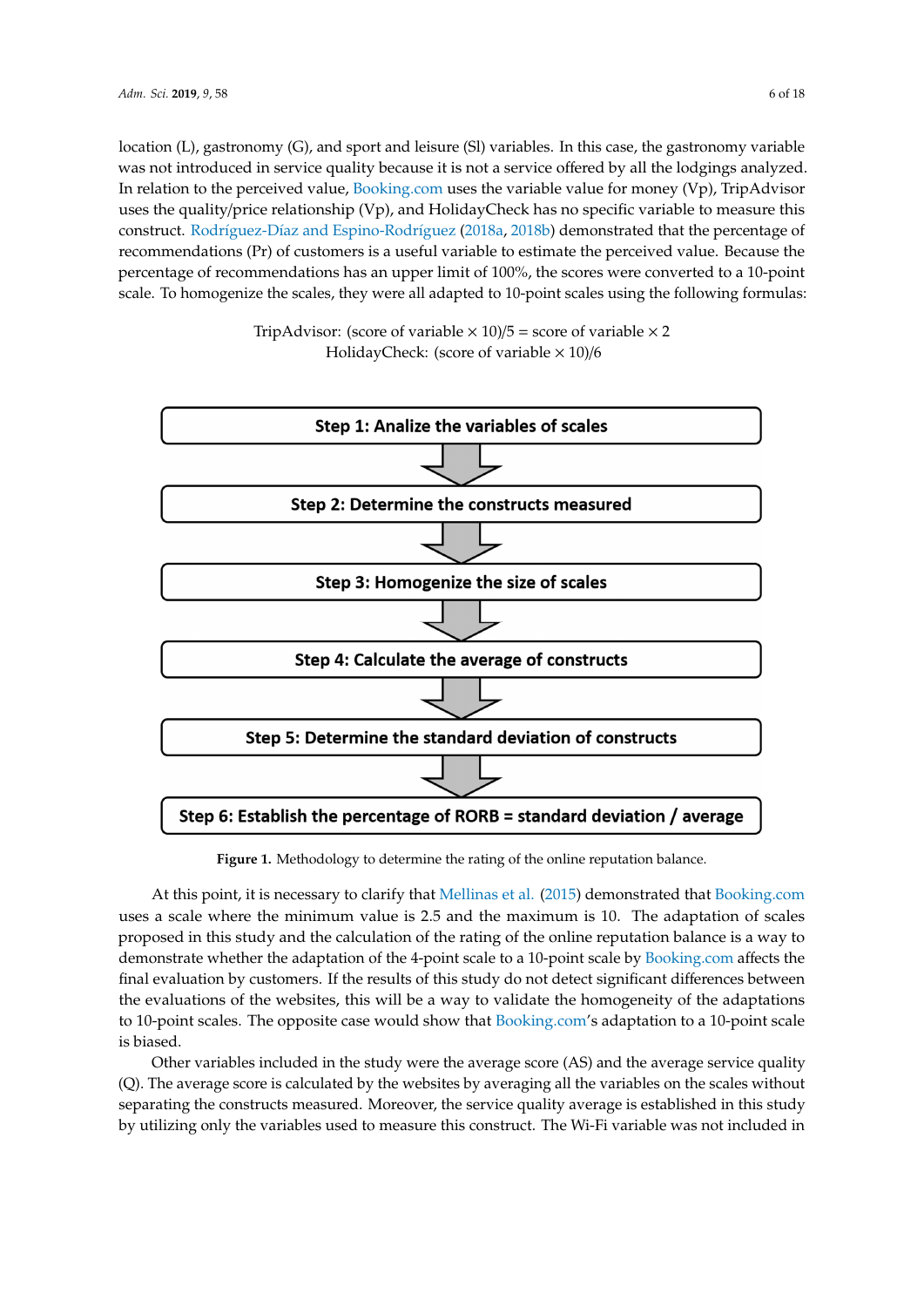the average Q because it depends largely on the public infrastructure of the destinations. The formulas  $\,$ utilized are the following:

<Booking.com>  $AS = (S + Co + F + L + Cl + W + Vp)/7$  $\frac{1}{2}$  <Booking.com>  $\Omega = (S + C_0 + F + L + CI)/5$ TripAdvisor  $AS = (L + Sq + Co + F + Cl + Vp)/6$ TripAdvisor  $\Gamma$  is  $=$  (L + Sq + Co + T + C+ +  $\Gamma$ )/5  $H\text{p}$  HolidayCheck AS =  $(R + Se + L + G + Sl)/5$ HolidayCheck  $\Omega = (R + Se + L + SI)/4$ From the website  $\zeta = (N + \zeta_0 + D + \zeta_0)_1$ 

# 3.2. Rating of Online Reputation Balance (RORB)

Because there are diverse websites measuring the online reputation of lodgings, it is necessary to evaluate the degree of balance between them. If the ratings of a construct on the three portals analyzed in this study converge on the average score, the conclusion will be that the perceptions about a specific lodging in customer reviews are coherent. Therefore, it is possible to state that its online reputation is balanced. Otherwise, if the averages obtained in the three portals differ from each other, it means that the customers' opinions do not tend to converge in a definite score. In this case, the online reputation of the lodging would be unbalanced (see Figure [2\)](#page-6-0).

<span id="page-6-0"></span>

**Figure 2.** Level of balance of online reputation. **Figure 2.** Level of balance of online reputation.

To evaluate the level of balance of the online reputations of lodgings in different communication channels, it is necessary to us[e a](#page-6-0) dispersion measure as the standard deviation. As Figure 2 shows, a small deviation from the average indicates a balanced online reputation, whereas a large standard deviation represents an unbalanced online reputation because there are different customer evaluations of a lodging on the websites. When tourism companies encounter this situation, they must try to improve the coherence of the online reputation and the image communicated on the Internet.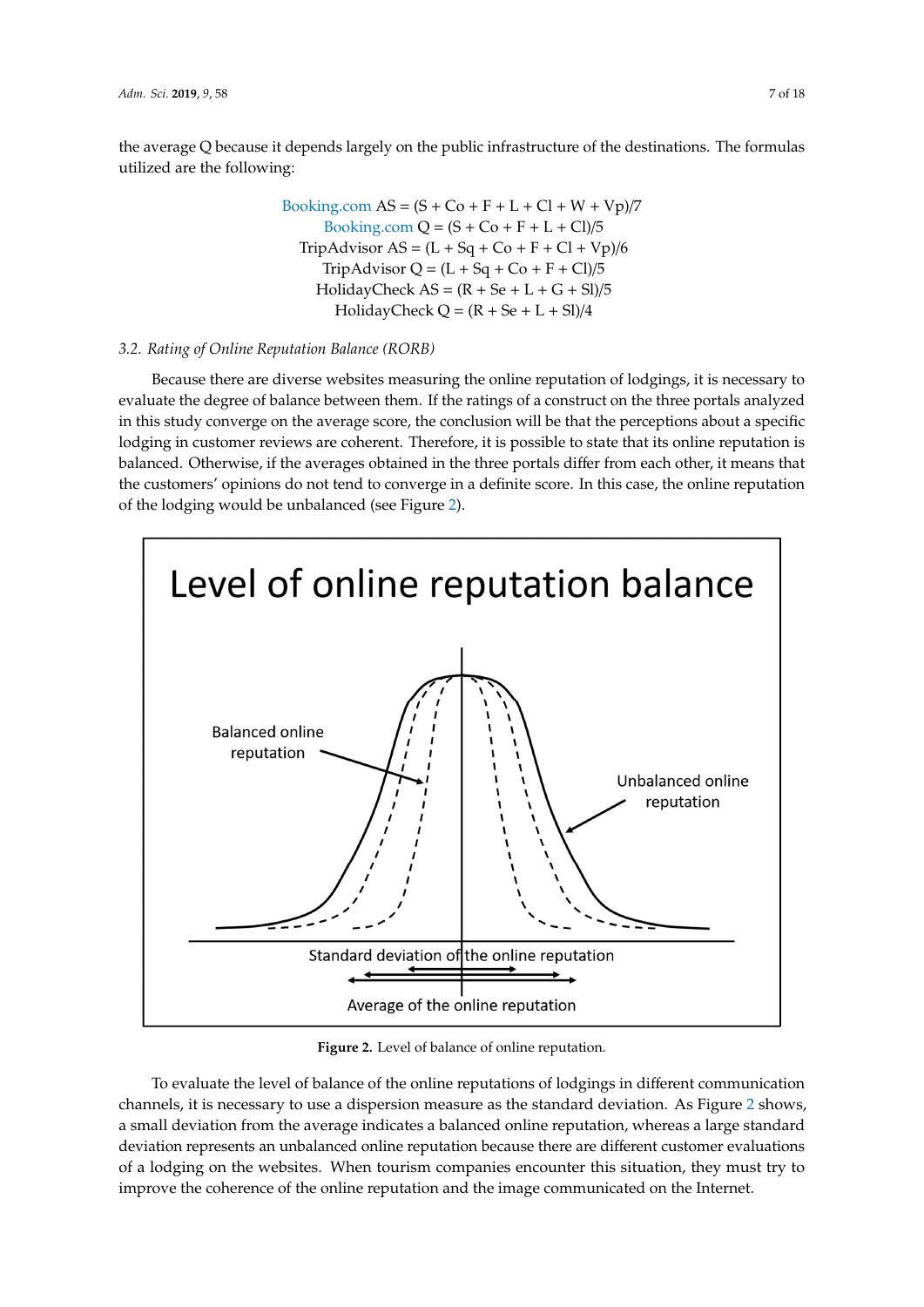It is necessary to clarify that the proposed indicator is intended to define the consistency of the communication from the consumer's point of view. Internet users do not differentiate between different types of scales. They only consider whether the attributes of the product or service are more or less valued. Furthermore, users do not analyze whether measurement scales or opinions are biased. From this perspective, this study is not intended to establish whether the scales are adequate or not or whether they are biased. To this end, the conclusions propose a method for using the RORB so that it can be evaluated in future research.

An indicator to measure the level of balance of the online reputation of lodgings requires, first, the homogenization of the websites' scales, and second, the calculation of two statistics: the average (µ) and standard deviation (σ) of the constructs evaluated in the Internet portals. In this study, the dimensions analyzed are the average score (AS), service quality (Q), and perceived value (Vp) on the websites of <Booking.com> (BO), TripAdvisor (TA), and HolidayCheck (HC). The average of these dimensions on the websites of lodging j is calculated according to the following formulas:

> $\mu$ ASj = (AS-BOj + AS-TAj + AS-HCj)/3  $\mu$ Qj = (Q-BOj + Q-TAj + Q-HCj)/3  $\mu V$ pj = (Vp-BOj + Vp-TAj + Vp-HCj)/3

The most important characteristics of an indicator are the clarity and simplicity in evaluating the online reputation balance of lodgings. For this purpose, the standard deviation is required for each of the aforementioned dimensions (σASj, σQj, σVpj). Finally, the rating of the online reputation balance of a construct or dimension used to evaluate lodging j is calculated with the coefficient of variation according to the percentage of dispersion in relation to the average of each indicator, using the formulas:

RORB-ASj = (σASj/µASj) \* 100 RORB-Qj =  $(\sigma Qj/\mu Qj) * 100$ RORB-Vpj =  $(\sigma VAj/\mu Vpj) * 100$ 

With these percentages, it is possible to define the limits within which an online reputation is balanced. There is no general norm to specify the threshold for the balanced-unbalanced online reputation. Because this indicator or a similar one has not been formulated, the study can be considered exploratory, and, therefore, the limits proposed should also be validated in future research. However, 5% dispersion in relation to the average can be considered a prudent limit. Therefore, a dimension to measure the online reputation with a rating equal to or less than 5% is balanced, whereas if it is greater than 5%, the online reputation is unbalanced. Moreover, each destination can set a different threshold depending on its particular characteristics. For example, a limit of 3% can establish an optimal balance, whereas a rating greater than 10% would imply a critical imbalance for lodgings and the need to take corrective actions. Therefore, a guide to establish the level of balance is the following:

> $RORB \leq 3\% \rightarrow$  the level of online reputation balance is optimal.  $3\%$  < ROR  $\leq$  5%  $\rightarrow$  the level of online reputation balance is acceptable.  $5\% <$  RORB  $\leq 10\%$   $\rightarrow$  the online reputation is unbalanced.  $10\% <$  RORB  $\rightarrow$  the online reputation is critically unbalanced.

#### **4. Results**

#### *4.1. Analysis of Results*

The first analysis was carried out individually by destination with the aim to determine the similarities and differences between the South of Gran Canaria, South of Tenerife, and Agadir. The study was carried out taking the lodging categories into account in order to evaluate whether there are significant differences in the results obtained. The constructs analyzed were service quality (Q) and perceived value (Vp). Likewise, the average score (AS) was also included because it is the main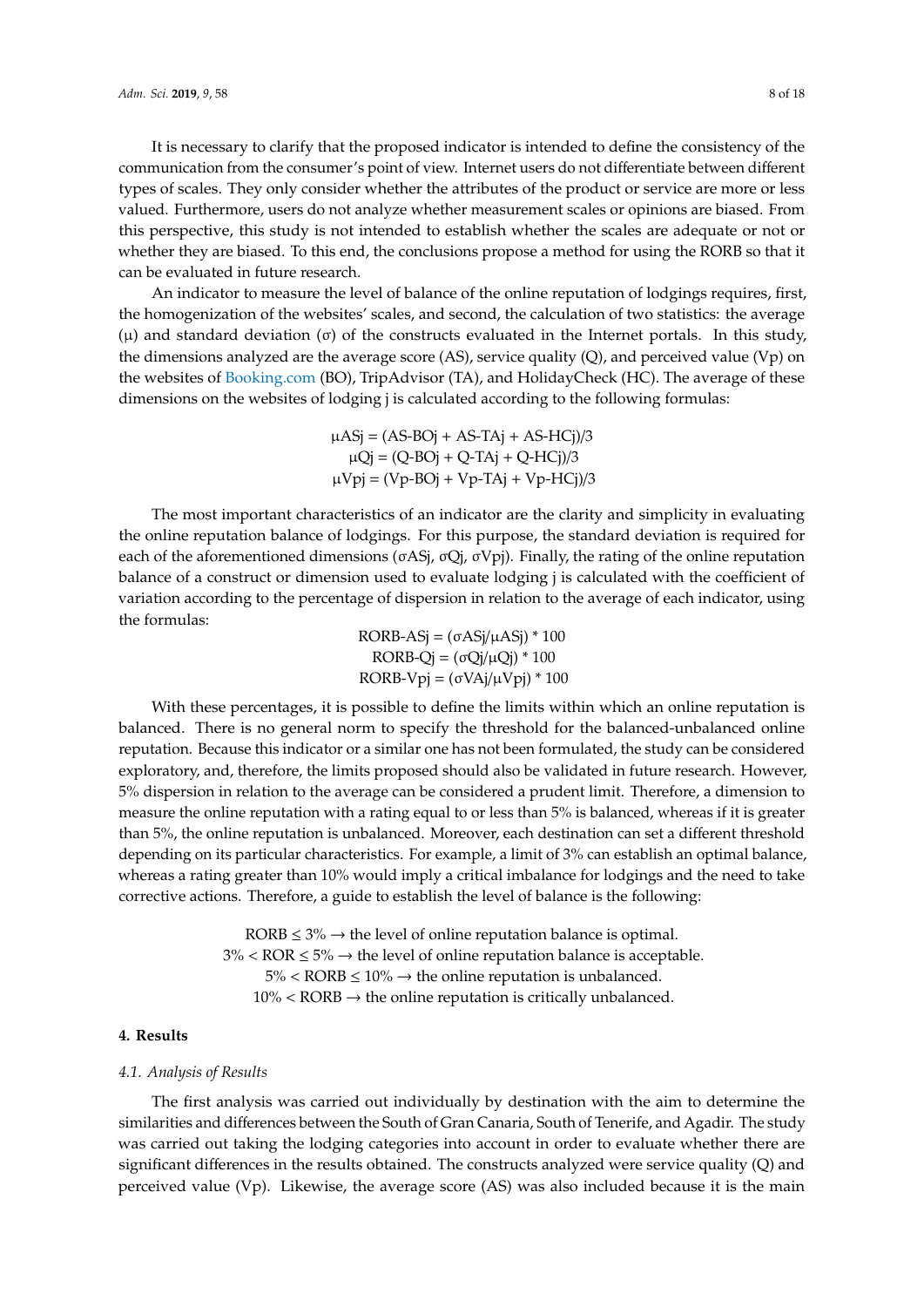measure used by online reputation websites. The correlation analysis was carried out between the variable category of the accommodation and each of the variables studied. A one-way ANOVA was also applied to find out whether there are differences between the RORBs calculated in the three tourism destinations. The averages have been calculated for each of the accommodations. The average of each variable was then calculated in order to simplify the data presented in the tables. Therefore, the averages of each variable analyzed are not exactly equal to the mean of the averages presented in the tables. The reason is that this procedure has been preferred in order to make the data as reliable as possible and, at the same time, to simplify the presentation of the results.

Table [1](#page-8-0) shows the results obtained in the tourist destination of the south of Gran Canaria. With regard to the average score, the correlation analysis demonstrates that there are direct relationships between the number of stars and the average score achieved on Booking.com, TripAdvisor, and HolidayCheck, as well as the means of the three evaluations. Nevertheless, the correlation coefficients for the standard deviation (−0.272) and the RORB of the average (−0.234) score are also significant ( $p < 0.05$ ), but in an inverse direction. This means that the higher the category, the lower the online reputation dispersion and, therefore, the more balanced the online reputation is. It should be highlighted that the level of balance is very high in lodgings with 4 (3.76%) and 5 stars (1.72%), whereas 2-star lodgings exhibit an unbalanced online reputation (10.77%). These results demonstrate that hospitality companies with a high category communicate a more coherent and effective image on the websites analyzed.

<span id="page-8-0"></span>

| Rating of online reputation balance in average score   |                          |                              |                    |                        |                                          |                 |  |  |
|--------------------------------------------------------|--------------------------|------------------------------|--------------------|------------------------|------------------------------------------|-----------------|--|--|
| Number of<br><b>Stars</b>                              | AS<br><b>Booking.com</b> | AS<br>TripAdvisor            | AS<br>HolidayCheck | Means of<br>AS $(\mu)$ | <b>Standard deviation</b><br>of AS $(σ)$ |                 |  |  |
| 2 stars                                                | 7.68                     | 6.94                         | 7.69               | 7.41                   | 0.71                                     | 10.77%          |  |  |
| 3 stars                                                | 8.01                     | 7.70                         | 8.03               | 7.92                   | 0.44                                     | 5.80%           |  |  |
| 4 stars                                                | 8.30                     | 8.42                         | 8.63               | 8.44                   | 0.31                                     | 3.76%           |  |  |
| 5 stars                                                | 9.06                     | 9.20                         | 9.07               | 9.11                   | 0.16                                     | 1.72%           |  |  |
| <b>TOTALS</b>                                          | 8.26                     | 8.07                         | 8.35               | 8.22                   | 0.40                                     | 5.51%           |  |  |
| Correlation                                            | 0.329                    | 0.348                        | 0.386              | 0.432                  | $-0.272$                                 | $-0.234$        |  |  |
| Significant                                            | 0.000                    | 0.000                        | 0.000              | 0.000                  | 0.001                                    | 0.003           |  |  |
| Rating of online reputation balance in service quality |                          |                              |                    |                        |                                          |                 |  |  |
| Number of                                              |                          | Q                            | Q                  | Means of Q             | <b>Standard deviation</b>                | <b>RORB Q %</b> |  |  |
| stars                                                  | Q Booking.com            | TripAdvisor                  | HolidayCheck       | $(\mu)$                | of $Q(\sigma)$                           | $\sigma/\mu$    |  |  |
| 2 stars                                                | 7.67                     | 7.46                         | 7.77               | 7.62                   | 0.47                                     | 6.40%           |  |  |
| 3 stars                                                | 8.04                     | 7.77                         | 8.11               | 7.97                   | 0.42                                     | 5.57%           |  |  |
| 4 stars                                                | 8.40                     | 8.36                         | 8.66               | 8.47                   | 0.29                                     |                 |  |  |
| 5 stars                                                | 9.23                     | 9.12                         | 9.07               | 9.14                   | 0.13                                     | 1.40%           |  |  |
| <b>TOTALS</b>                                          | 8.33                     | 8.18                         | 8.40               | 8.30                   | 0.33                                     | 4.24%           |  |  |
| Correlation                                            | 0.440                    | 0.351                        | 0.399              | 0.449                  | $-0.234$                                 | $-0.242$        |  |  |
| Significant                                            | 0.000                    | 0.000                        | 0.000              | 0.000                  | 0.004                                    | 0.003           |  |  |
| Rating of online reputation balance in perceived value |                          |                              |                    |                        |                                          |                 |  |  |
| Number of                                              | Vp                       | Vp                           | Pr                 | Means of               | <b>Standard deviation</b>                | RORB Vp %       |  |  |
| stars                                                  | <b>Booking.com</b>       | TripAdvisor                  | HolidayCheck       | $Vp(\mu)$              | of $Vp(\sigma)$                          | σ/μ             |  |  |
| 2 stars                                                | 7.73                     | 7.54                         | 6.44               | 7.24                   | 1.66                                     | 28.86%          |  |  |
| 3 stars                                                | 7.89                     | 7.76                         | 7.72               | 7.79                   | 1.07                                     | 16.15%          |  |  |
| 4 stars                                                | 7.87                     | 8.25                         | 8.28               | 8.13                   | 0.98                                     | 14.47%          |  |  |
| 5 stars                                                | 8.22                     | 8.40<br>9.32<br>8.65<br>0.61 |                    | 7.10%                  |                                          |                 |  |  |
| <b>TOTALS</b>                                          | 7.81                     | 7.76                         | 7.22               | 7.60                   | 1.34                                     | 22.06%          |  |  |
| Correlation                                            | 0.088                    | 0.161                        | 0.237              | 0.267                  | $-0.230$                                 | $-0.228$        |  |  |
| Significant                                            | 0.287                    | 0.050                        | 0.004              | 0.001                  | 0.005                                    | 0.005           |  |  |

**Table 1.** Rating of online reputation balance in the South of Gran Canaria destination.

The service quality also shows similar results once the relationships of the Q variable on the three websites and their means are positive. Moreover, the relationships are negative for the standard deviation (−0.234, *p* < 0.05) and the RORB of service quality (−0.242, *p* < 0.05). Again, lodgings with a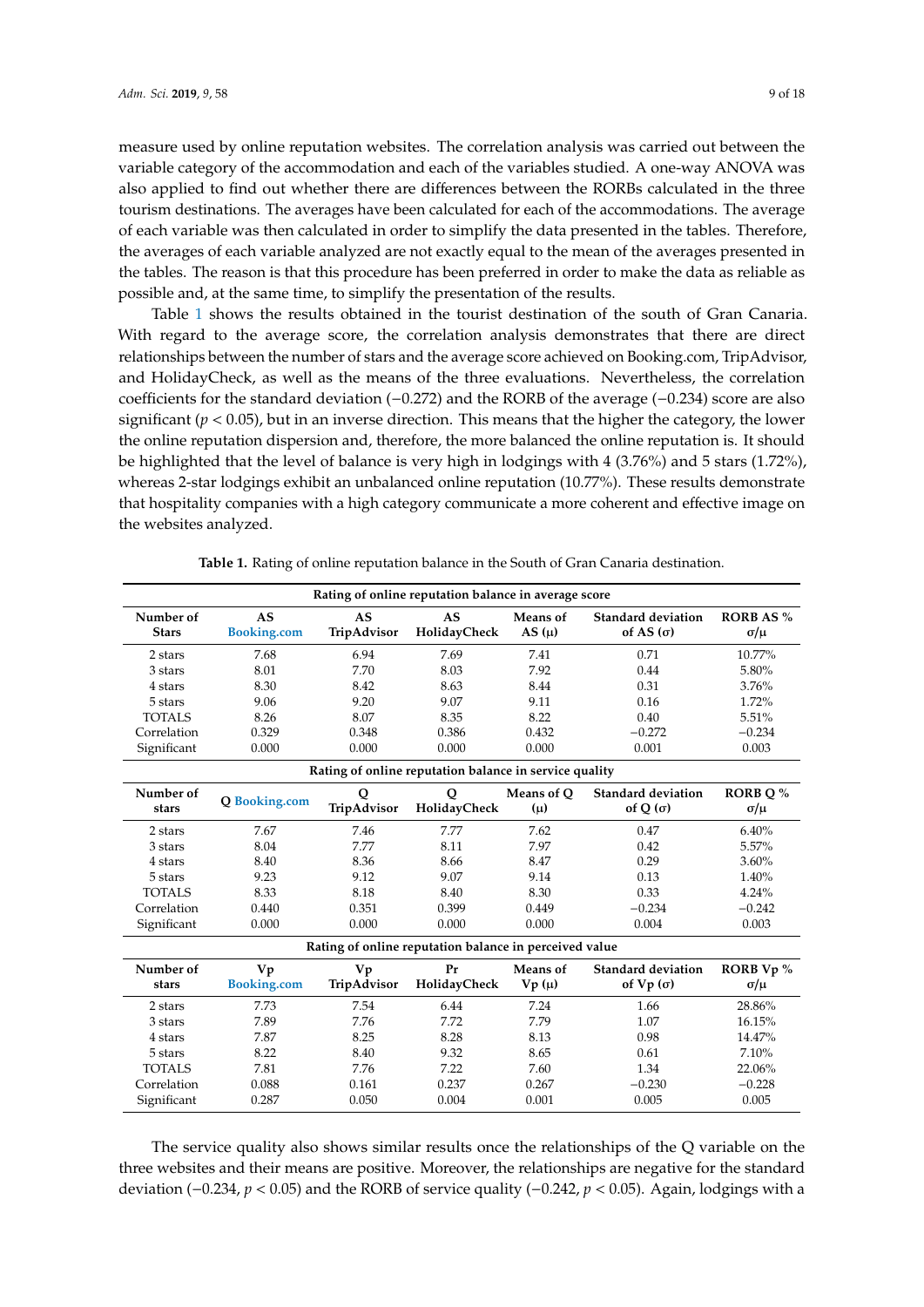higher category have a more balanced online reputation on this construct because the 4-star lodgings have an RORB of 3.60% and the RORB of the 5-star hotels is 1.40%.

Regarding perceived value, with the exception of Booking.com, the results for the other websites and the averages are positively related  $(p < 0.05)$ . However, the correlations between the standard deviation and the RORB of the perceived value are negative (−0.230 and −0.288, respectively, *p* < 0.05) with regard to the lodgings' categories. Nevertheless, the RORBs by category are all unbalanced, surpassing the 5% recommended. Therefore, lodgings with a high category and service quality level can be evaluated by customers as having a low score on the quality-service relation or value for money variables.

The results obtained in the South of Tenerife destination are presented in Table [2.](#page-9-0) The average score follows the same trend as in the Gran Canaria destination. The relationships with the number of stars and their means are positive on all the websites. Inversely, the correlations between the standard deviations and the RORBs of the average score are negative (−0.406 and −0.386, respectively, *p* < 0.05). Another relevant result is the level of balance of this variable, where only the 5-star lodgings achieved a useful percentage (3.23%).

<span id="page-9-0"></span>

| Rating of online reputation balance in average score   |                          |                              |                    |                        |                                   |                  |  |  |
|--------------------------------------------------------|--------------------------|------------------------------|--------------------|------------------------|-----------------------------------|------------------|--|--|
| Number of<br>stars                                     | AS<br><b>Booking.com</b> | AS<br>TripAdvisor            | AS<br>HolidayCheck | Means of<br>AS $(\mu)$ | Standard deviation<br>of AS $(σ)$ | RORB AS %<br>σ/μ |  |  |
| 2 stars                                                | 7.65                     | 7.12                         | 7.48               | 7.38                   | 0.90                              | 13.37%           |  |  |
| 3 stars                                                | 8.02                     | 7.62                         | 7.99               | 7.87                   | 0.54                              | 6.86%            |  |  |
| 4 stars                                                | 8.02                     | 7.87                         | 8.24               | 8.03                   | 0.51                              | 6.59%            |  |  |
| 5 stars                                                | 8.65                     | 9.00                         | 8.75               | 8.80                   | 0.29                              | 3.23%            |  |  |
| <b>TOTALS</b>                                          | 8.08                     | 7.90                         | 8.11               | 8.02                   | 0.56                              | 7.51%            |  |  |
| Correlation                                            | 0.317                    | 0.379                        | 0.354              | 0.399                  | $-0.406$                          | $-0.386$         |  |  |
| Significant                                            | 0.028                    | 0.007                        | 0.029              | 0.005                  | 0.004                             | 0.006            |  |  |
| Rating of online reputation balance in service quality |                          |                              |                    |                        |                                   |                  |  |  |
| Number of                                              |                          | O                            | Q                  | Means of O             | <b>Standard deviation</b>         | RORB O %         |  |  |
| stars                                                  | Q Booking.com            | TripAdvisor                  | HolidayCheck       | $(\mu)$                | of $Q(\sigma)$                    | $\sigma/\mu$     |  |  |
| 2 stars                                                | 7.64                     | 7.40                         | 7.36               | 7.49                   | 0.75                              | 10.55%           |  |  |
| 3 stars                                                | 7.98                     | 7.91                         | 8.11               | 8.03                   | 0.41                              | 4.97%            |  |  |
| 4 stars                                                | 8.10                     | 8.23                         | 8.38               | 8.23                   | 0.38                              | 4.76%            |  |  |
| 5 stars                                                | 8.86                     | 8.90                         | 8.80               | 8.85                   | 0.12                              | 1.44%            |  |  |
| <b>TOTALS</b>                                          | 8.15                     | 8.11                         | 8.16               | 8.15                   | 0.42                              | 5.43%            |  |  |
| Correlation                                            | 0.375                    | 0.426                        | 0.465<br>0.472     |                        | $-0.419$                          | $-0.430$         |  |  |
| Significant                                            | 0.008                    | 0.002                        | 0.003              | 0.001                  | 0.003                             | 0.002            |  |  |
| Rating of online reputation balance in perceived value |                          |                              |                    |                        |                                   |                  |  |  |
| Number of                                              | Vp                       | Vp                           | Pr                 | Means of               | <b>Standard deviation</b>         | RORB Vp %        |  |  |
| stars                                                  | <b>Booking.com</b>       | TripAdvisor                  | HolidayCheck       | $Vp(\mu)$              | of $Vp(\sigma)$                   | σ/μ              |  |  |
| 2 stars                                                | 7.68                     | 7.18                         | 7.30               | 7.37                   | 1.30                              | 21.70%           |  |  |
| 3 stars                                                | 7.88                     | 8.00                         | 7.77               | 7.92                   | 1.14                              | 15.48%           |  |  |
| 4 stars                                                | 7.59                     | 7.73                         | 8.21               | 7.84                   | 0.66                              | 8.94%            |  |  |
| 5 stars                                                | 7.78                     | 8.25                         | 8.00               | 8.01                   | 0.66                              | 8.42%            |  |  |
| <b>TOTALS</b>                                          | 7.1                      | 7.65<br>7.86<br>7.71<br>1.01 |                    |                        | 15.06%                            |                  |  |  |
| Correlation                                            | 0.043                    | 0.210                        | 0.145              | 0.188                  | $-0.279$                          | $-0.254$         |  |  |
| Significant                                            | 0.771                    | 0.147                        | 0.385              | 0.195<br>0.053         |                                   | 0.078            |  |  |

**Table 2.** Rating of online reputation balance in the South of Tenerife destination.

In the case of service quality, the results are more significant. Again, the evaluations of this construct are positively related to the category of the lodgings on the three websites and the means. As expected, the standard deviation and RORB of service quality obtained a negative (0.419, 0.430, respectively, *p* < 0.05) correlation. Thus, the RORBs show more coherent percentages because the 5-star lodgings achieve an RORB of 1.44%, whereas the 4- and 3-star lodgings have RORBs in the range between 3% and 5%.

Perceived value achieved different results. The correlations between this variable and the lodging categories on the three websites and the means have not been verified. Likewise, the correlation of the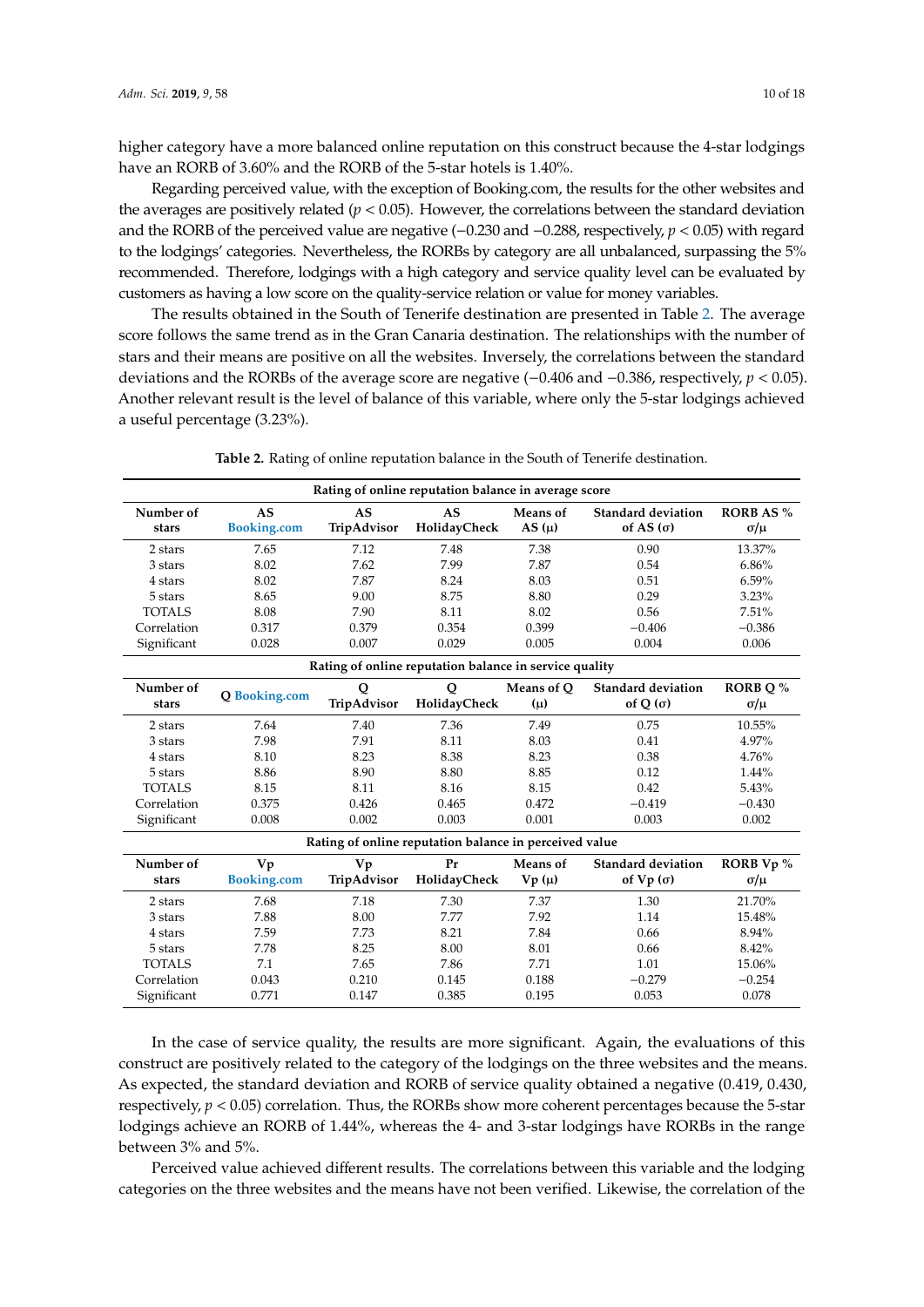RORB for perceived value is not significant (0.078) and the standard deviation is not significant by a small margin (0.053), with a negative relationship (−0.279). Analyzing the level of coherence of the online reputation for perceived value, the information in Table [2](#page-9-0) demonstrated that all the lodgings have problems with balance because they have scores of more than 5%.

The results for the destination of Agadir are shown in Table [3.](#page-10-0) Regarding the average score for this destination, the results are radically different. Thus, all the correlations between the average scores of the three websites and the means in relation to the category have not been verified. Moreover, the standard deviation and the RORB are not significant, demonstrating that the coherence of the online reputation is low, and there are no differences between the categories of the lodgings in the destination. Another result that confirms this conclusion is the percentage of RORB, where the lowest score is 6.85% in the 3-star lodgings.

<span id="page-10-0"></span>

| Rating of online reputation balance in average score |                                                        |                                  |                    |                        |                                   |                 |  |  |  |
|------------------------------------------------------|--------------------------------------------------------|----------------------------------|--------------------|------------------------|-----------------------------------|-----------------|--|--|--|
| Number of<br>stars                                   | AS<br><b>Booking.com</b>                               | AS<br>TripAdvisor                | AS<br>HolidayCheck | Means of<br>AS $(\mu)$ | Standard deviation<br>of AS $(σ)$ |                 |  |  |  |
| 2 stars                                              | 7.32                                                   | 7.20                             | 7.39<br>8.06       |                        | 0.76                              | 10.81%          |  |  |  |
| 3 stars                                              | 7.41                                                   | 7.25                             | 7.58               | 7.38                   | 0.47                              | 6.85%           |  |  |  |
| 4 stars                                              | 7.53                                                   | 7.50                             | 8.19               | 7.71                   | 0.57                              | 7.66%           |  |  |  |
| 5 stars                                              | 7.56                                                   | 8.40                             | 8.21               | 7.98                   | 0.59                              | 7.87%           |  |  |  |
| <b>TOTALS</b>                                        | 7.46                                                   | 7.59                             | 8.01               | 7.62                   | 0.60                              | 8.30%           |  |  |  |
| Correlation                                          | 0.141                                                  | 0.239                            | 0.130              | 0.188                  | $-0.076$                          | $-0.111$        |  |  |  |
| Significance                                         | 0.397                                                  | 0.149                            | 0.494              | 0.258                  | 0.652                             | 0.506           |  |  |  |
|                                                      | Rating of online reputation balance in service quality |                                  |                    |                        |                                   |                 |  |  |  |
| Number of                                            | Q Booking.com                                          | Q                                | Q                  | Means of Q             | <b>Standard deviation</b>         | <b>RORB Q %</b> |  |  |  |
| stars                                                |                                                        | TripAdvisor                      | HolidayCheck       | $(\mu)$                | of $Q(\sigma)$                    | σ/μ             |  |  |  |
| 2 stars                                              | 7.27                                                   | 7.44                             | 7.66               | 7.39                   | 0.82                              | 11.46%          |  |  |  |
| 3 stars                                              | 7.37                                                   | 7.53                             | 7.37               | 7.44                   | 0.46                              | 6.37%           |  |  |  |
| 4 stars                                              | 7.60                                                   | 7.75                             | 8.30               | 7.85                   | 0.53                              | 6.85%           |  |  |  |
| 5 stars                                              | 7.69                                                   | 8.64                             | 8.26               | 8.12                   | 0.57                              | 7.46%           |  |  |  |
| <b>TOTALS</b>                                        | 7.48                                                   | 7.84                             | 7.89               | 7.70                   | 0.60                              | 8.03%           |  |  |  |
| Correlation                                          | 0.161                                                  | 0.300                            | 0.259              | 0.271                  | $-0.139$                          | $-0.186$        |  |  |  |
| Significance                                         | 0.336                                                  | 0.067                            | 0.167              | 0.100                  | 0.404                             | 0.264           |  |  |  |
|                                                      | Rating of online reputation balance in perceived value |                                  |                    |                        |                                   |                 |  |  |  |
| Number of                                            | Vp                                                     | Vp                               | Pr                 | Means of               | <b>Standard deviation</b>         | RORB Vp %       |  |  |  |
| stars                                                | <b>Booking.com</b>                                     | TripAdvisor                      | HolidayCheck       | $Vp(\mu)$              | of $Vp(\sigma)$                   | σ/μ             |  |  |  |
| 2 stars                                              | 7.46                                                   | 7.80                             | 8,50               | 7,74                   | 0.61                              | 7.81%           |  |  |  |
| 3 stars                                              | 7.44                                                   | 7.63                             | 7.28               | 7.46                   | 0.65                              | 9.04%           |  |  |  |
| 4 stars                                              | 7.22                                                   | 7.70                             |                    | 7.66                   | 0.97                              | 13.02%          |  |  |  |
| 5 stars                                              | 6.74                                                   | 8.09<br>7.61<br>8.00<br>8.50     |                    |                        | 1.25                              | 17.16%          |  |  |  |
| <b>TOTALS</b>                                        | 7.23                                                   | 7.74                             | 8.03               | 7.62                   | 0.89                              | 12.04%          |  |  |  |
| Correlation                                          | $-0.182$                                               | 0.000<br>0.406<br>0.046<br>0.080 |                    |                        | 0.377                             |                 |  |  |  |
| Significance                                         | 0.273                                                  | 0.784                            | 0.675              | 0.999                  | 0.011                             | 0.020           |  |  |  |

**Table 3.** Rating of online reputation balance in Agadir destination.

Along the same lines, the results of the service quality construct, due to all the correlations, are not significant. Thus, the percentages of RORB are greater than 5%, demonstrating that this destination has problems with coherence in the online reputation of its lodgings. The perceived value has similar outputs in the sense that all the correlation coefficients are non-significant, with the exception of the standard deviation and RORB, which has positive coefficients (0.406 and 0.377, respectively, *p* < 0.05). These results indicate that the coherence of the lodgings in Agadir is higher in the firms with a lower category, unlike the other destinations analyzed, where hospitality firms with a higher category communicate a more coherent online reputation.

A one-way ANOVA was carried out to establish whether there are relevant differences in the means of the variables in the three destinations based on the lodging category. Table [4](#page-11-0) shows that on the average score, only lodgings with 4 stars have different means (*p* < 0.05) in the destination analyzed,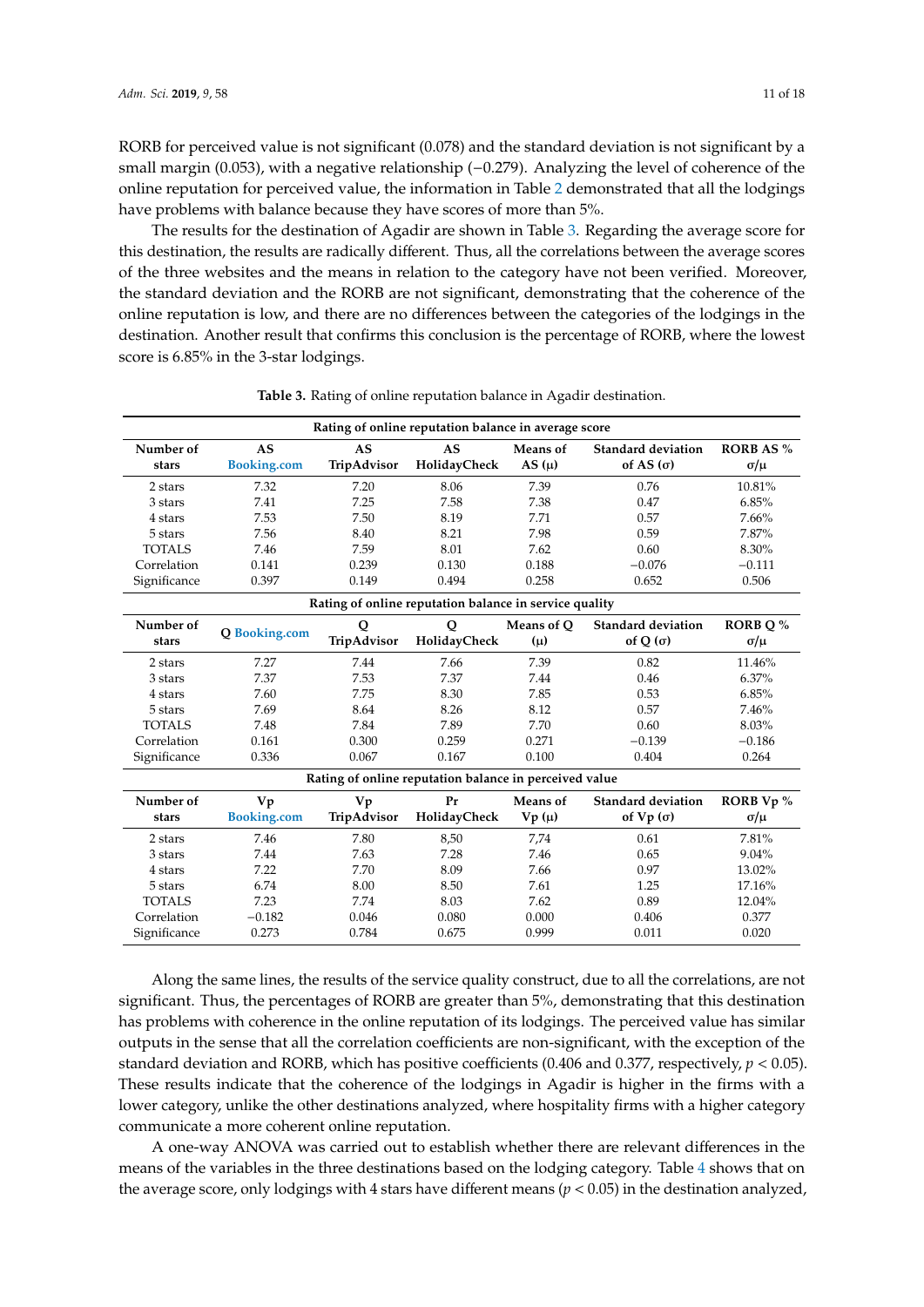with a *F* value of 4.305. Regarding the service quality dimension, the results reveal that lodgings with 2 and 4 stars have different means between the destinations (0.009 and 0.043, respectively). In relation to perceived value, only the 5-star lodgings exhibit differences between destinations. Likewise, considering all the categories studied, perceived value is also the only variable that shows differences between destinations (F =  $3.314$ ,  $p < 0.05$ ).

<span id="page-11-0"></span>

| <b>Number of Stars</b> | <b>RORB AS</b> |              | <b>RORB O</b> |              | <b>RORB</b> Vp |              |
|------------------------|----------------|--------------|---------------|--------------|----------------|--------------|
|                        | F              | Significance | F             | Significance | F              | Significance |
| 2 stars                | 0.228          | 0.798        | 4.938         | 0.009        | 0.865          | 0.425        |
| 3 stars                | 0.289          | 0.751        | 0.095         | 0.910        | 0.421          | 0.658        |
| 4 stars                | 4.305          | 0.018        | 3.327         | 0.043        | 0.586          | 0.560        |
| 5 stars                | 2.243          | 0.152        | 2.506         | 0.127        | 3.838          | 0.054        |
| All categories         | 0.117          | 0.890        | 1.397         | 0.249        | 3.314          | 0.038        |

**Table 4.** One-way ANOVA of the rating of online reputation balance in the destinations.

### *4.2. Discussion of Results*

The results obtained validate the RORB proposed to evaluate the level of coherence of the online reputation. Likewise, they show the need to use this new indicator to calibrate and improve the communication strategy of hospitality firms. The analysis carried out by categories demonstrates that some companies have more effective and coherent communication through tourism customer opinion websites than others.

The majority of the results show that lodgings with a higher category obtain the lowest percentage of RORBs and, therefore, a more coherent online reputation. The dimensions of average score and service quality are positively correlated with the lodging category, in such a way that firms with a greater number of stars obtain higher ratings than lodgings with a lower category. The only exception is Agadir, where the correlation coefficients are not significant and the result of the perceived value measured by <Booking.com> was not successful ( $p > 0.05$ ).

These results reveal that the perceived value is a very subjective variable because the price negatively affects the value construct [\(O'Connor](#page-16-4) [2010;](#page-16-4) Rodríguez-Dí[az and Espino-Rodr](#page-16-8)íguez [2018a,](#page-16-8) [2018b\)](#page-16-9). In this context, the correlation coefficient levels were the lowest, where many results did not show relationships with the category of hotels. According to Rodríguez-Dí[az et al.](#page-16-0) [\(2015\)](#page-16-0), the perceived value is evaluated by customers according to the price level. The reason for this result is that lodgings with a higher category are evaluated with high service quality but lower perceived value because customers who pay higher prices are more demanding about the services requested.

Analyzing the RORB indicator, the percentages proposed to determine the level of coherence are found to be appropriate because the results show that lodgings with a higher category achieve a greater degree of coherence. Furthermore, the RORBs for the average score and service quality in the destination of Gran Canaria and Tenerife obtain percentages below 5%, demonstrating that it is a useful indicator to be included in the communication and positioning strategy of lodgings.

With regard to the study of the destinations, the RORB can be used as a measure of the competitiveness and performance of destinations [\(Choi and Sirakaya](#page-14-19) [2006;](#page-14-19) [Farrell and Twining-Ward](#page-14-20) [2004;](#page-14-20) [Beritelli et al.](#page-14-21) [2007\)](#page-14-21). The ANOVA reveals relevant differences between destinations in specific categories. Furthermore, the perceived value RORB achieved useful results when analyzing all the lodgings of the destinations together.

Regarding the consideration by [Mellinas et al.](#page-16-22) [\(2015\)](#page-16-22) that the <Booking.com> scale ranges from 2.5 to 10 points, as well as the adaptation of the scales of TripAdvisor and HolidayCheck to 10 points, the results demonstrated that they do not affect the level of coherence defined by the RORBs. The internal calculations carried out by <Booking.com> to transform the 4-point customer evaluation to a 10-point scale of the final online reputation measure do not produce bias in the coherence of the RORBs. Therefore,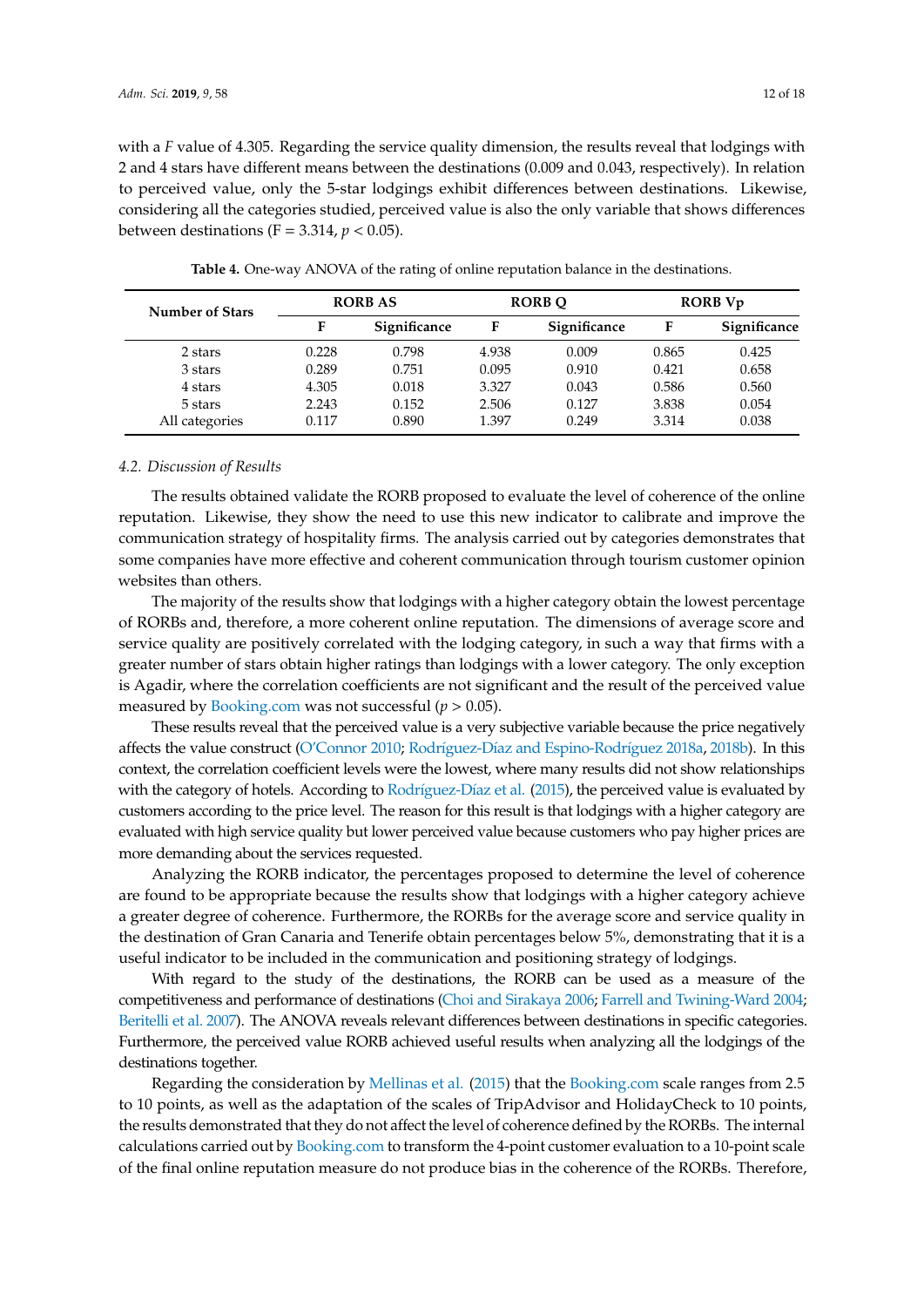the results show that the adaptation of all the websites' scales to 10-point scales is useful to calculate the level of coherence and balance of the online reputation of lodgings.

#### **5. Conclusions**

The online reputation is critical in defining the communication, image, and sales strategy in the hospitality industry. Internet provides different channels to communicate the image and customer evaluations influencing the potential future income of lodgings. The problem companies face is how to manage coherent, truthful, and credible communication in such an open digital society. This paper develops and tests a methodology to evaluate the level of coherence of the online reputation transmitted through websites specialized in collecting quantitative evaluations from customers in lodgings.

The level of coherence and dispersion of the quantitative online reputation is measured through the RORB indicator, which is tested empirically, demonstrating that it is a useful tool for defining and correcting the online communication strategy of hospitality firms. It is important to clarify that this study should be considered exploratory because similar indicators have not been formulated in the academic literature. Therefore, future research should validate the proposed limits and try to make additional differentiations using the 10% threshold because there may be relevant differences between accommodations that have a RORB close to this limit compared to those with much larger disparities. This indicator was calculated in terms of a percentage, dividing the standard deviation of the variables' average score, service quality, and perceived value by their means. The first analysis consisted of establishing the relationships between the categories of lodgings with the variables studied.

The results obtained showed significant correlations in many of the destinations and variables studied. For the average score, service quality, and perceived value, the correlations were positive. The only exception was the perceived value variable for Agadir's lodgings measured at [Booking.com,](Booking.com) which was negative but  $(p > 0.05)$ . Moreover, the average score and service quality achieved relevant scores in the correlations in the destinations of Gran Canaria and Tenerife, whereas in Agadir all the results were non-significant.

Furthermore, in the standard deviations and RORBs of the variables considered, the correlation coefficients were negative. This result shows that the degree of consistency of the online reputation is higher as the lodging category increases. The destinations of Gran Canaria and Tenerife obtained useful results in the correlations in these indicators. However, Agadir obtained non-significant and positive results in the RORB of perceived value. These results show that the online reputation of Agadir lodgings has a lower level of consistency, especially in companies with a higher category. This can be considered a competitiveness problem for the most relevant companies in the destination.

When analyzing the RORBs, the results confirmed that some lodging categories obtain percentages below 3%, which indicates a balanced online reputation. These are usually 5-star accommodations in the dimensions of average score and service quality. There are also companies with percentages between 3% and 5%, which are considered balanced. The perceived value obtains the highest percentages, which leads us to conclude that the effect of the price produces a higher percentage and, therefore, an unbalanced reputation. Again, Agadir's offer shows the greatest imbalance, once the lodgings in the highest category reach higher percentages than those in the lowest category. This incoherence can influence the global online image transmitted by this destination. It would be interesting to check in future research whether there are any factors that may be influencing the results obtained in Agadir, such as the level of control or definition of the categories by the public administration.

The study confirms that the proposed percentage thresholds for the RORBs to determine the level of balance are satisfactory. The proposed percentage of 5% as the maximum threshold for determining a balanced RORB is shown to be reasonable. Moreover, there are relevant differences between categories, in some cases exceeding 10%. Therefore, the RORB indicator can be used to define competitive positioning and measure the performance of tourism companies in relation to customer evaluations. In this context, the adaptation of the website scales to 10 points was found to be satisfactory. The results also demonstrated that the Booking.com scale from 2.5 to 10 points does not generate bias because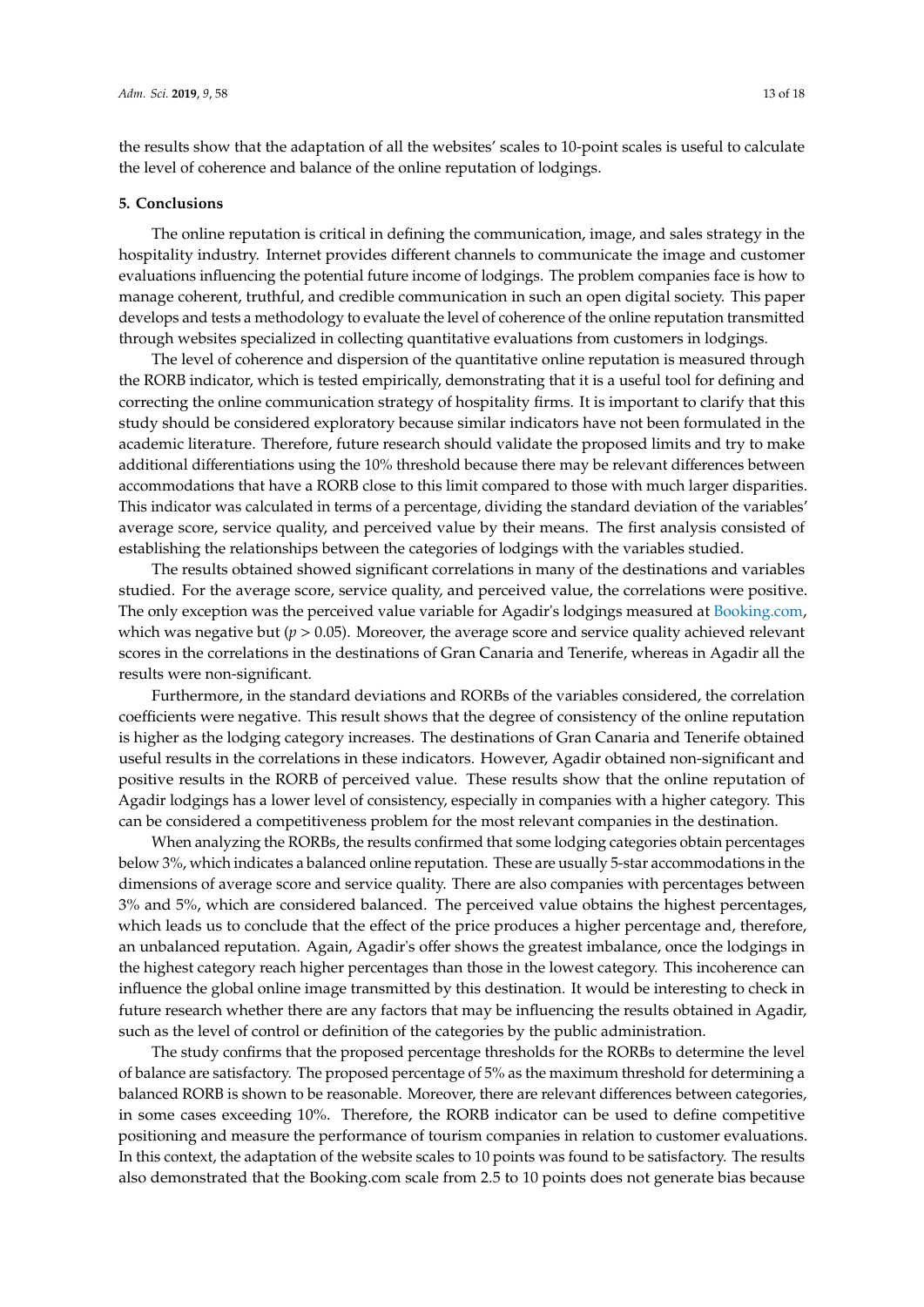lodgings with a higher category obtain RORB percentages below 3%. If bias had been present, it would have been impossible to obtain these outputs.

The comparative study using ANOVAs showed that there are differences in certain variables between destinations. Thus, perceived value obtains different averages when all the sample cases are considered, and, in a special way, the 5-star lodgings have great coherence in Gran Canaria and Tenerife, whereas in Agadir there is greater disparity. These results demonstrate that the RORB can be used to study the level of competitiveness of the online communication strategy of tourist destinations. Therefore, it has been demonstrated that this indicator is effective to measure the level of coherence of the quantitative communication of the accommodation and, therefore, to measure deficiency 2 of the Gap Analysis of Online Reputation model proposed by Rodríguez-Dí[az et al.](#page-16-10) [\(2018a\)](#page-16-10).

The study has several implications for accommodation managers. First of all, the E-WOM is currently one of the main means by which lodgings can achieve a competitive market position based on a solid online reputation. The impact that this type of communication has on potential customers forces managers to take effective action in the different communication channels on the Internet. The proposed indicator can be of great help in determining corrective actions in those channels where the transmitted image does not fit the reality. Possible remedial actions may include enhancing customer feedback on certain channels, applying new methods to establish the real reputation, and communicating or responding to feedback by clarifying the true quality of service of the accommodations. Second, this indicator can be used as a means of measuring the performance of tourist accommodation. Third, it can also be used to determine the level of bias of the different scales used by websites. Along these lines, one of the possible problems is that the <Booking.com> scale is really a scale that goes from 2.5 to 10. Although the objective of this study is not to assess the bias levels of the scales, it is possible to use the RORB to verify the possible bias. This would require direct and random surveys of actual customers in order to evaluate actual reputation. The RORB would be applied to the results obtained in such a way that if there are no significant differences it can be deduced that the scales do not bias the clients' evaluations; on the contrary, if there are discrepancies, it can be concluded that the scales are biased. Fourth, the simplicity of the indicator can be seen as an advantage from a practical perspective because managers often look for easily understandable indicators for their scorecards. Finally, proposing this indicator opens up a debate at both management and research levels about the most appropriate means and indicators to determine whether the online communication of an accommodation is appropriate.

Future research should confirm the RORB thresholds established in other destinations and companies. It would also be useful to analyze whether it is an appropriate indicator for studying the differences in competitiveness between businesses and tourist destinations. Another aspect to be assessed is the extent to which RORB is beginning to be used in tourism companies as a critical indicator for the communication strategy. Other research could be focused on determining the degree of efficiency in lodging sales based on the level of consistency of RORBs. It is also advisable to carry out research to check whether the degree of consistency of the online reputation is related to the category of accommodation using other samples from other destinations. The improvement in the online reputation of the accommodation offer will influence the overall image of the destination. The online reputation of the destination's complementary offering should also be included in future research. Another aspect to be investigated in the future is the development of indicators to measure the level of coherence of the qualitative communication transmitted on the websites. A limitation of this work is that HolidayCheck does not have a specific variable to measure the perceived value and so future research should verify whether the recommendation percentage can be used as a substitute. Further research can also be carried out to establish whether the standardization of scales makes it possible to compare the results to determine whether accommodations' communication is coherent. A content analysis can also be carried out to establish the number and type of customer reviews related to the sustainability of accommodations and destinations.

**Author Contributions:** The authors have contributed equally in the research design and development, the data analysis, and the writing of the paper. The authors have read and approved the final manuscript.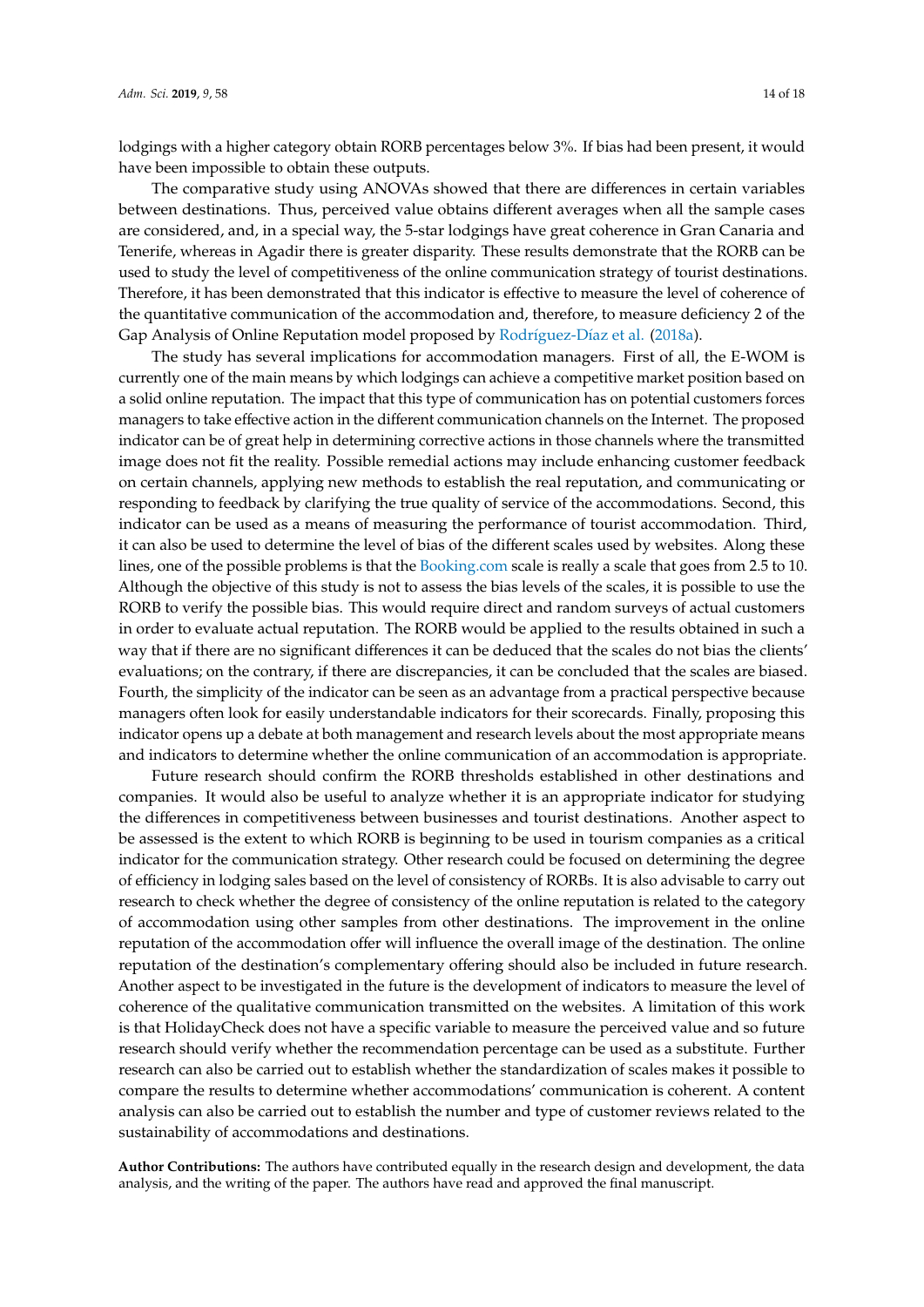**Funding:** This research received no external funding.

**Conflicts of Interest:** The authors declare no conflict of interest.

# **References**

- <span id="page-14-8"></span>Anderson, Chris. 2012. The Impact of Social Media on Lodging Performance. Available online: http://[scholarship.](http://scholarship.sha.cornell.edu/cgi/viewcontent.cgi?article=1004andcontext=chrpubs) sha.cornell.edu/cgi/[viewcontent.cgi?article](http://scholarship.sha.cornell.edu/cgi/viewcontent.cgi?article=1004andcontext=chrpubs)=1004andcontext=chrpubs (accessed on 20 August 2017).
- <span id="page-14-6"></span>Aureli, Selena, and Enrico Supino. 2017. Online Reputation Monitoring: An exploratory study on italian hotel managers' practices. *International Journal of Hospitality and Tourism Administration* 18: 84–109. [\[CrossRef\]](http://dx.doi.org/10.1080/15256480.2016.1264903)
- <span id="page-14-14"></span>Bagozzy, Richard P. 1996. Measurement in marketing research: Basic principles of questionnaire design. In *Principles of Marketing Research*. Edited by Richard P. Bagozzy. Cambridge: Blackwell Publishers.
- <span id="page-14-0"></span>Baka, Vasiliki. 2016. The becoming of user-generated reviews: Looking at the past to understand the future of managing reputation in the travel sector. *Tourism Management* 53: 148–62. [\[CrossRef\]](http://dx.doi.org/10.1016/j.tourman.2015.09.004)
- <span id="page-14-16"></span>Baker, Dwayne A., and John L. Crompton. 2000. Quality, satisfaction and behavioural intentions. *Annals of Tourism Research* 27: 785–804. [\[CrossRef\]](http://dx.doi.org/10.1016/S0160-7383(99)00108-5)
- <span id="page-14-10"></span>Bataineh, Abdallah Q. 2015. The impact of perceived e-WOM on purchase intention: The mediating role of corporate image. *International Journal of Marketing Studies* 7: 126–37. [\[CrossRef\]](http://dx.doi.org/10.5539/ijms.v7n1p126)
- <span id="page-14-21"></span>Beritelli, Pietro, Thomas Bieger, and Christian Laesser. 2007. Destination governance. Using corporate governance theories as a foundation for effective destination management. *Journal of Travel Research* 46: 96–107. [\[CrossRef\]](http://dx.doi.org/10.1177/0047287507302385)
- <span id="page-14-2"></span>Cantallops, Antoni S., and Fabiana Salvi. 2014. New consumer behavior: A review of research on eWOM and hotels. *International Journal of Hospitality Management* 36: 41–51. [\[CrossRef\]](http://dx.doi.org/10.1016/j.ijhm.2013.08.007)
- <span id="page-14-7"></span>Capraro, Valerio, Francesca Giardini, Daniele Vilone, and Mario Paolucci. 2016. Partner selection supported by opaque reputation promotes cooperative behavior. *Judgment and Decision Making* 11: 589–600. Available online: http://[journal.sjdm.org](http://journal.sjdm.org/15/15730/jdm15730.pdf)/15/15730/jdm15730.pdf (accessed on 6 August 2019).
- <span id="page-14-15"></span>Chadee, Doren D., and Jan Mattsson. 1996. An empirical assessment of customer satisfaction in tourism. *The Service Industries Journal* 16: 305–20. [\[CrossRef\]](http://dx.doi.org/10.1080/02642069600000030)
- <span id="page-14-1"></span>Chan, Nga L., and Basak D. Guillet. 2011. Investigation in social media marketing, how does the hotel industry in Hong Kong perform in marketing on social media webistes? *Journal of Travel and Tourism Marketing* 28: 354–68. [\[CrossRef\]](http://dx.doi.org/10.1080/10548408.2011.571571)
- <span id="page-14-4"></span>Chen, Yubo, Scott Fay, and Qi Wang. 2011. The role of marketing in social media: How online consumer reviews evolve. *Journal of Interactive Marketing* 25: 85–94. [\[CrossRef\]](http://dx.doi.org/10.1016/j.intmar.2011.01.003)
- <span id="page-14-5"></span>Chevalier, Judith A., and Dina Mayzlin. 2006. The effect of word of mouth on sales: Online book reviews. *Journal of Marketing Research* 43: 345–54. [\[CrossRef\]](http://dx.doi.org/10.1509/jmkr.43.3.345)
- <span id="page-14-9"></span>Chi, Christina G., and Dogan Gursoy. 2009. Employee satisfaction, customer satisfaction and financial performance: An empirical examination. *International Journal of Hospitality Management* 28: 245–53. [\[CrossRef\]](http://dx.doi.org/10.1016/j.ijhm.2008.08.003)
- <span id="page-14-19"></span>Choi, HwanSuk C., and Ercan Sirakaya. 2006. Sustainability indicators for managing community tourism. *Tourism Management* 27: 1274–89. [\[CrossRef\]](http://dx.doi.org/10.1016/j.tourman.2005.05.018)
- <span id="page-14-12"></span>Chun, Rosa. 2005. Corporate reputation: Meaning and measurement. *International Journal of Management Review* 7: 91–109. [\[CrossRef\]](http://dx.doi.org/10.1111/j.1468-2370.2005.00109.x)
- <span id="page-14-11"></span>Dinçer, Mithat Z., and Zaid Alrawadieh. 2017. Negative word of mouse in the hotel industry: A content analysis of online reviews on luxury hotels in Jordan. *Journal of Hospitality Marketing and Management* 26: 785–804. [\[CrossRef\]](http://dx.doi.org/10.1080/19368623.2017.1320258)
- <span id="page-14-13"></span>Einwiller, Sabine. 2003. Vertrauen durch reputation im elektronishech handel. Ph.D. thesis, University of St. Gallen, St. Gallen, Switzerland.
- <span id="page-14-20"></span>Farrell, Bryan H., and Louise Twining-Ward. 2004. Reconceptualizing tourism. *Annals of Tourism Research* 31: 274–95. [\[CrossRef\]](http://dx.doi.org/10.1016/j.annals.2003.12.002)
- <span id="page-14-3"></span>Filieri, Raffaele, and Fraser McLeavy. 2014. E-WOM and accommodation an analysis of the factors that influence travelers' adoption of information from online reviews. *Journal of Travel Research* 53: 44–57. [\[CrossRef\]](http://dx.doi.org/10.1177/0047287513481274)
- <span id="page-14-17"></span>Füller, Johann, Kurt Matzler, and Rita Faullant. 2006. Asymmetric effects in customer satisfaction. *Annals of Tourism Research* 33: 1159–63. [\[CrossRef\]](http://dx.doi.org/10.1016/j.annals.2006.06.006)
- <span id="page-14-18"></span>Gallarza, Martina G., and Irene G. Saura. 2006. Value dimensions, perceived value, satisfaction and loyalty: An investigation of university students' travel behaviour. *Tourism Management* 27: 437–52. [\[CrossRef\]](http://dx.doi.org/10.1016/j.tourman.2004.12.002)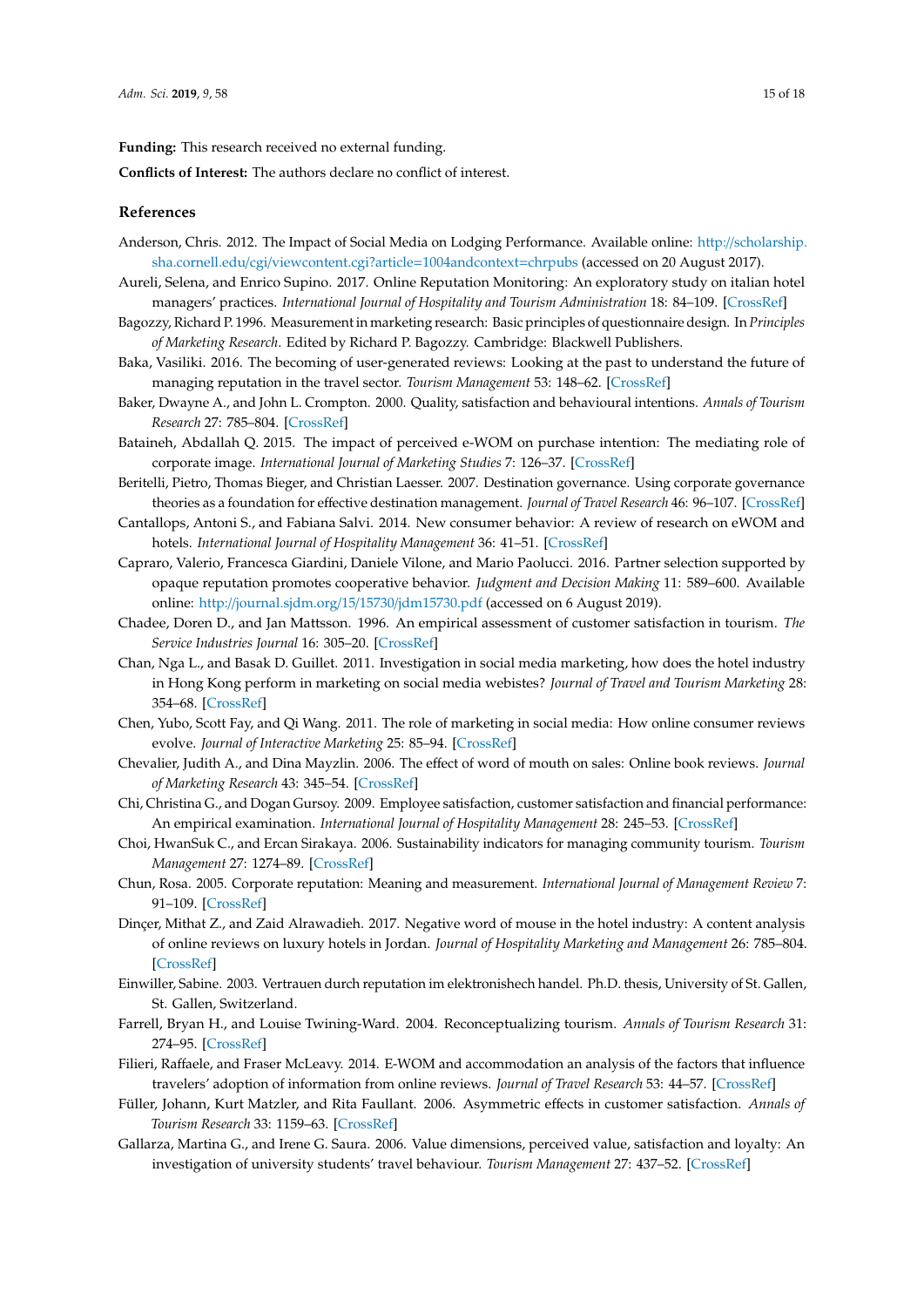- <span id="page-15-20"></span>Gallarza, Martina G., Irene Gil-Saura, and Morris B. Holbrook. 2011. The value of value: Further excursions on the meaning and role of customer value. *Journal of Consumer Behaviour* 10: 179–91. [\[CrossRef\]](http://dx.doi.org/10.1002/cb.328)
- <span id="page-15-13"></span>Gössling, Stefan, Colin M. Hall, and Ann C. Anderson. 2016. The manager's dilemma: A conceptualization of online review manipulation strategies. *Current Issues in Tourism*, March 24. Available online: [http:](http://www.tandfonline.com/doi/full/10.1080/13683500.2015.1127337) //www.tandfonline.com/doi/full/10.1080/[13683500.2015.1127337\(](http://www.tandfonline.com/doi/full/10.1080/13683500.2015.1127337)accessed on 27 September 2017).
- <span id="page-15-16"></span>Grönroos, Christian. 2007. *Service Management and Marketing: Customer Management in Service Competition*. Hoboken: Willey and Sons.
- <span id="page-15-17"></span>Hair, Joseph F., Jr., Rolph E. Anderson, Ronald L. Tatham, and William C. Black. 1999. *Multivariate Data Analysis*. Upper Saddle River: Prentice Hall International, Inc.

<span id="page-15-18"></span>Hayes, Bob E. 1992. *Measuring Customer Satisfaction*. Milwaukee: ASQC Quality Press.

- <span id="page-15-10"></span>Hernández Estárico, Estefanía, M. Lilibeth Fuentes Medina, and Sandra Morini Marrero. 2012. Una aproximación a la reputación en línea de los establecimientos hoteleros españoles. *Papers de Turisme* 52: 63–88.
- <span id="page-15-19"></span>Holbrook, Morris B. 1994. The nature of customer value: An axiology of services in the consumption experience. In *R.T. Rust and R.L. Oliver, Service Quality: New Directions in Theory and Practice*. Thousand Oaks: Sage Publications.
- <span id="page-15-15"></span>Horster, Eric, and Carsten Gottschalk. 2012. Computer-assisted webnography: A new approach to online reputation management in tourism. *Journal of Vacation Marketing* 18: 229–38. [\[CrossRef\]](http://dx.doi.org/10.1177/1356766712449369)
- <span id="page-15-14"></span>Hu, Nan, Ling Liu, and Jie Zhang. 2008. Do online reviews affect product sales? The role of reviewer characteristics and temporal effects. *Information Technology and Mangement* 9: 201–14. [\[CrossRef\]](http://dx.doi.org/10.1007/s10799-008-0041-2)
- <span id="page-15-23"></span>ICCEX. 2011. El sector del turismo en Marruecos. Available online: http://[www.think-med.es](http://www.think-med.es/wp-content/uploads/group-documents/5/1357554892-ICEX2011TurismoMarruecos.pdf)/wp-content/uploads/ group-documents/5/[1357554892-ICEX2011TurismoMarruecos.pdf](http://www.think-med.es/wp-content/uploads/group-documents/5/1357554892-ICEX2011TurismoMarruecos.pdf) (accessed on 20 April 2017).
- <span id="page-15-12"></span>Inversini, Alessandro, Lorenzo Cantoni, and Dimitrios Buhalis. 2009. Destinations' information competition and web reputation. *Information Technology and Tourism* 11: 221–34. [\[CrossRef\]](http://dx.doi.org/10.3727/109830509X12596187863991)
- <span id="page-15-22"></span>ISTAC. 2017. Demanda turística: Turistas y pasajeros. Available online: http://[www.gobiernodecanarias.org](http://www.gobiernodecanarias.org/istac/temas_estadisticos/sectorservicios/hosteleriayturismo/demanda/)/istac/ temas\_estadisticos/sectorservicios/[hosteleriayturismo](http://www.gobiernodecanarias.org/istac/temas_estadisticos/sectorservicios/hosteleriayturismo/demanda/)/demanda/ (accessed on 23 April 2017).
- <span id="page-15-21"></span>Jeong, Miyoung. 2002. Evaluating value-added lodging web sites from customers' perspectives. *International Journal of Hospitality and Tourism Administration* 3: 49–60. [\[CrossRef\]](http://dx.doi.org/10.1300/J149v03n01_03)
- <span id="page-15-1"></span>Kim, Woo G., and Seo A. Park. 2017. Social media review rating versus traditional customer satisfaction: Which one has more incremental predictive power in explaining hotel performance? *International Journal of Contemporary Hospitality Management* 29: 784–802. [\[CrossRef\]](http://dx.doi.org/10.1108/IJCHM-11-2015-0627)
- <span id="page-15-6"></span>Kim, Woo G., Hyunjung Lim, and Robert A. Brymer. 2015. The effectiveness of managing social media on hotel performance. *International Journal of Hospitality Management* 44: 165–71. [\[CrossRef\]](http://dx.doi.org/10.1016/j.ijhm.2014.10.014)
- <span id="page-15-11"></span>Ladhari, Riadh, and Mélissa Michaud. 2015. eWOM effects on hotel booking intentions, attitudes, trust, and website perceptions. *International Journal of Hospitality Management* 46: 36–45. [\[CrossRef\]](http://dx.doi.org/10.1016/j.ijhm.2015.01.010)
- <span id="page-15-0"></span>Law, Rob, Dimitrios Buhalis, and Cihan Cobanoglu. 2014. Progress on information and communication technologies in hospitality and tourism. *International Journal of Contemporary Hospitality Management* 26: 727–50. [\[CrossRef\]](http://dx.doi.org/10.1108/IJCHM-08-2013-0367)
- <span id="page-15-7"></span>Lee, SeungHyun, and HeeJung Ro. 2016. The impact of online reviews on attitude changes: The differential effects of review attributes and consumer knowledge. *International Journal of Hospitality Management* 56: 1–9. [\[CrossRef\]](http://dx.doi.org/10.1016/j.ijhm.2016.04.004)
- <span id="page-15-3"></span>Leung, Daniel, Rob Law, Hubert van Hoof, and Dimitrios Buhalis. 2013. Social media in tourism and hospitality: A literature review. *Journal of Travel and Tourism Marketing* 30: 3–22. [\[CrossRef\]](http://dx.doi.org/10.1080/10548408.2013.750919)
- <span id="page-15-9"></span>Li, Huiying, Quiang Ye, and Rob Law. 2013. Determinants of customer satisfaction in the hotel industry: An application of online review analysis. *Asia Pacific Journal of Tourism Research* 18: 784–802. [\[CrossRef\]](http://dx.doi.org/10.1080/10941665.2012.708351)
- <span id="page-15-4"></span>Litvin, Stephen W., Ronald E. Goldsmith, and Bing Pan. 2008. Electronic word-of-mouth in hospitality and tourism management. *Tourism Management* 29: 458–68. [\[CrossRef\]](http://dx.doi.org/10.1016/j.tourman.2007.05.011)
- <span id="page-15-5"></span>Liu, Shaowu, Rob Law, Jia Rong, Gang Li, and John Hall. 2013. Analyzing changes in hotel customer's expectations by trip mode. *International Journal of Hospitality Management* 34: 359–71. [\[CrossRef\]](http://dx.doi.org/10.1016/j.ijhm.2012.11.011)
- <span id="page-15-8"></span>Luca, Michael. 2011. Reviews, reputation, and revenue: The case of Yelp.com. Working Paper 12–16. Harvard Business School NOM Unit, Boston, MA, USA.
- <span id="page-15-2"></span>Mauri, Aurelio G., and Roberta Minazzi. 2013. Web reviews influence on expectations and purchasing intentions of hotel potential customers. *International Journal of Hospitality Management* 34: 99–107. [\[CrossRef\]](http://dx.doi.org/10.1016/j.ijhm.2013.02.012)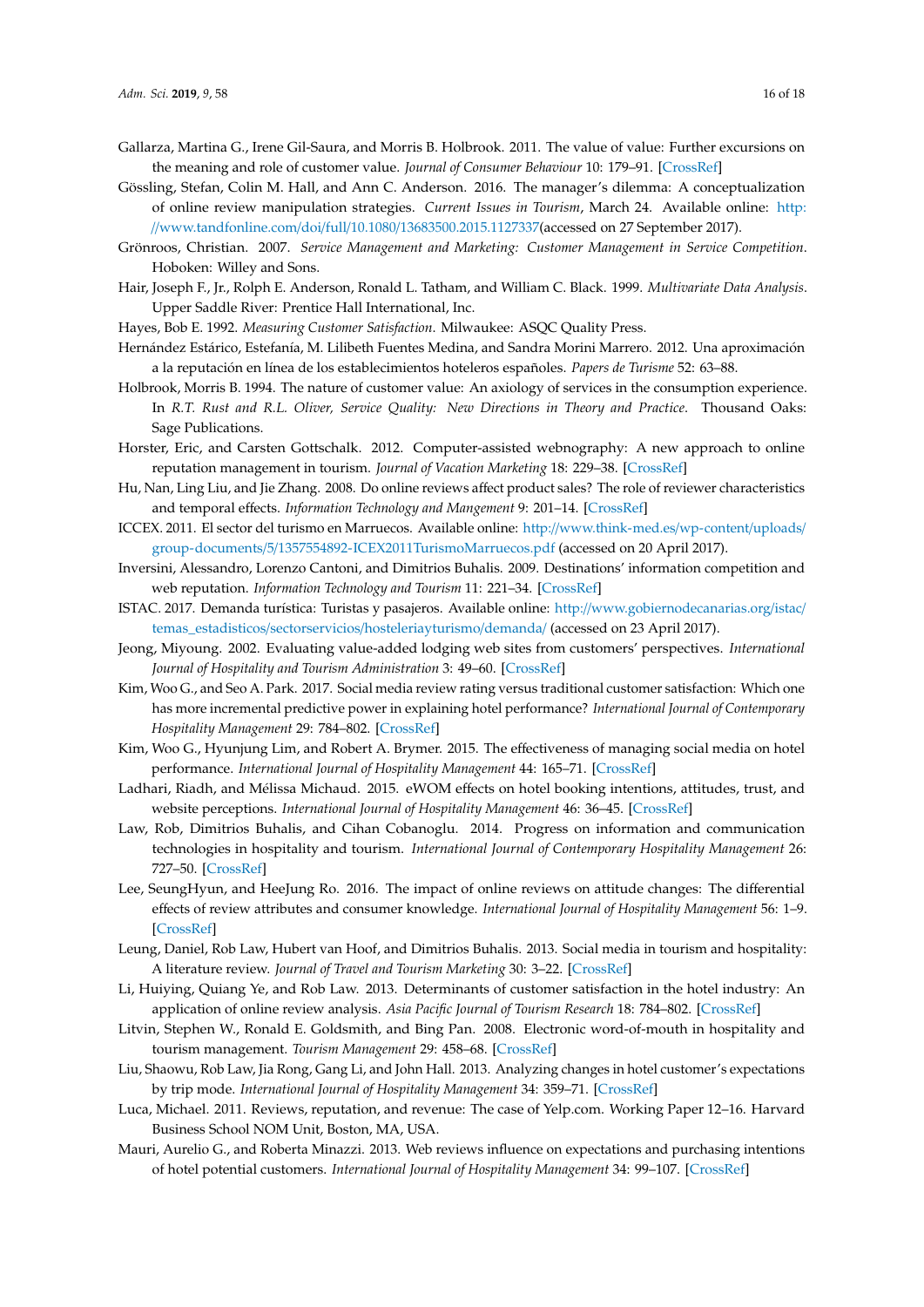- <span id="page-16-22"></span>Mellinas, Juan P., Soledad M. Martínez María-Dolores, and Juan J. Bernal García. 2015. Booking.com: The unexpected scoring system. *Tourism Management* 49: 72–74. [\[CrossRef\]](http://dx.doi.org/10.1016/j.tourman.2014.08.019)
- <span id="page-16-5"></span>Micera, Roberto, and Raffaele Crispino. 2017. Destination web reputation as "smart tool" for image building: The case analysis of naples city-destination. *International Journal of Tourism Cities* 3: 406–23. [\[CrossRef\]](http://dx.doi.org/10.1108/IJTC-11-2016-0048)
- <span id="page-16-13"></span>Mudambi, Susan M., and David Schuff. 2010. What makes a helpful online review? A study of customer reviews on Amazon.com. *MIS Quarterly* 34: 185–200. [\[CrossRef\]](http://dx.doi.org/10.2307/20721420)
- <span id="page-16-18"></span>Nam, Janghyeon, Yuksel Ekinci, and Georgina Whyatt. 2011. Brand equity, brand loyalty and consumer satisfaction. *Annals of Tourism Research* 38: 1009–30. [\[CrossRef\]](http://dx.doi.org/10.1016/j.annals.2011.01.015)
- <span id="page-16-16"></span>Nasution, Hanny N., and Felix T. Mavondo. 2008. Customer value in the hotel industry: What managers believe they deliver and what customer experience. *International Journal of Hospitality Management* 27: 204–13. [\[CrossRef\]](http://dx.doi.org/10.1016/j.ijhm.2007.02.003)
- <span id="page-16-2"></span>Noone, Breffni M., Kelli A. McGuire, and Kristin V. Rohlfs. 2011. Social media meets hotel revenue management: opportunities, issues and unanswered questions. *Journal of Revenues and Pricing Management* 10: 293–305. [\[CrossRef\]](http://dx.doi.org/10.1057/rpm.2011.12)
- <span id="page-16-4"></span>O'Connor, Peter. 2010. Managing a hotel's image on TripAdvisor. *Journal of Hospitality Marketing and Management* 19: 754–72.
- <span id="page-16-20"></span>Oh, Haemoon. 1999. Service quality, customer satisfaction, and customer value: A holistic perspective. *International Journal of Hospitality Management* 18: 67–82. [\[CrossRef\]](http://dx.doi.org/10.1016/S0278-4319(98)00047-4)
- <span id="page-16-17"></span>Oh, Haemoon. 2000. The effect of brand class, brand awareness, and price on customer value and behavioral intentions. *Journal of Hospitality and Tourism Research* 24: 136–62. [\[CrossRef\]](http://dx.doi.org/10.1177/109634800002400202)
- <span id="page-16-19"></span>Oh, Haemmon, and Kawon Kim. 2017. Customer satisfaction, service quality, and customer value: years 2000–2015. *International Journal of Contemporary Hospitality Management* 29: 2–29. [\[CrossRef\]](http://dx.doi.org/10.1108/IJCHM-10-2015-0594)
- <span id="page-16-15"></span><span id="page-16-14"></span>Oliver, Richard L. 1997. *Satisfaction: A Behavioural Perspective on the Consumer*. New York: McGraw-Hill.
- Parasuraman, Ananthanarayanan, Valarie Zeithaml, and Leonard L. Berry. 1988. SERVQUAL: A multiple-item scale for measuring customer perceptions of service quality. *Journal of Retailing* 64: 12–40.
- <span id="page-16-1"></span>Park, Sun-Young, and Jonathan P. Allen. 2013. Responding to online reviews: Problem solving and engagement in hotels. *Cornell Hospitality Quarterly* 54: 64–73. [\[CrossRef\]](http://dx.doi.org/10.1177/1938965512463118)
- <span id="page-16-3"></span>Pizam, Abraham, and Taylor Ellis. 1999. Customer satisfaction and its measurement in hospitality enterprises. *International Journal of Contemporary Hospitality Management* 11: 326–39. [\[CrossRef\]](http://dx.doi.org/10.1108/09596119910293231)
- <span id="page-16-7"></span>Pourabedin, Zahra, and Melissa W. Migin. 2015. Hotel experience and positive electronic word of mouth (e-Wom). *International Business Management* 9: 596–600.
- <span id="page-16-21"></span>Prebensen, Nina K., Eunju Woo, Joseph S. Chen, and Muzaffer Uysal. 2012. Motivation and involvement as antecedents of the perceived value of the destination experience. *Journal of Travel Research* 52: 253–64. [\[CrossRef\]](http://dx.doi.org/10.1177/0047287512461181)
- <span id="page-16-6"></span>Raguseo, Elisabetta, and Claudio Vitari. 2017. The effect of brand on the impacto of e-WOM on hotels financial performance. *International Journal of Electronic Commerce* 21: 253–73. [\[CrossRef\]](http://dx.doi.org/10.1080/10864415.2016.1234287)
- <span id="page-16-0"></span>Rodríguez-Díaz, Manuel, Tomás F. Espino Rodríguez, and Rosa Rodríguez Díaz. 2015. A model of market positioning based on value creation and service quality in the lodging industry: An empirical application of online customer reviews. *Tourism Economics* 21: 1273–94. [\[CrossRef\]](http://dx.doi.org/10.5367/te.2014.0404)
- <span id="page-16-11"></span>Rodríguez-Díaz, Manuel, and Tomás F. Espino Rodríguez. 2016. Determining the sustainability factors and performance of a tourism destination from stakeholders' perspective. *Sustainability* 8: 951. [\[CrossRef\]](http://dx.doi.org/10.3390/su8090951)
- <span id="page-16-8"></span>Rodríguez-Díaz, Manuel, and Tomás F. Espino-Rodríguez. 2018a. Determining the reliability and validity of online reputation databases for lodging: Booking.com, TripAdvisror, and HolidayCheck. *Journal of Vacation Marketing* 24: 261–74. [\[CrossRef\]](http://dx.doi.org/10.1177/1356766717706103)
- <span id="page-16-9"></span>Rodríguez-Díaz, Manuel, and Tomás F. Espino-Rodríguez. 2018b. A methodology for a comparative analysis of the loging tourism destinations based on online customer review. *Journal of Destination Marketing and Management* 8: 147–60. [\[CrossRef\]](http://dx.doi.org/10.1016/j.jdmm.2017.02.006)
- <span id="page-16-10"></span>Rodríguez-Díaz, Manuel, Crina I. Rodríguez-Voltes, and Ana C. Rodríguez-Voltes. 2018a. Gap analysis of the online reputation. *Sustainability* 10: 1603.
- <span id="page-16-12"></span>Rodríguez-Díaz, Manuel, Rosa Rodríguez-Díaz, Ana C. Rodríguez-Voltes, and Crina I. Rodríguez-Voltes. 2018b. A model of market positioning of destination based on online customer reviews of lodgings. *Sustainability* 10: 78.